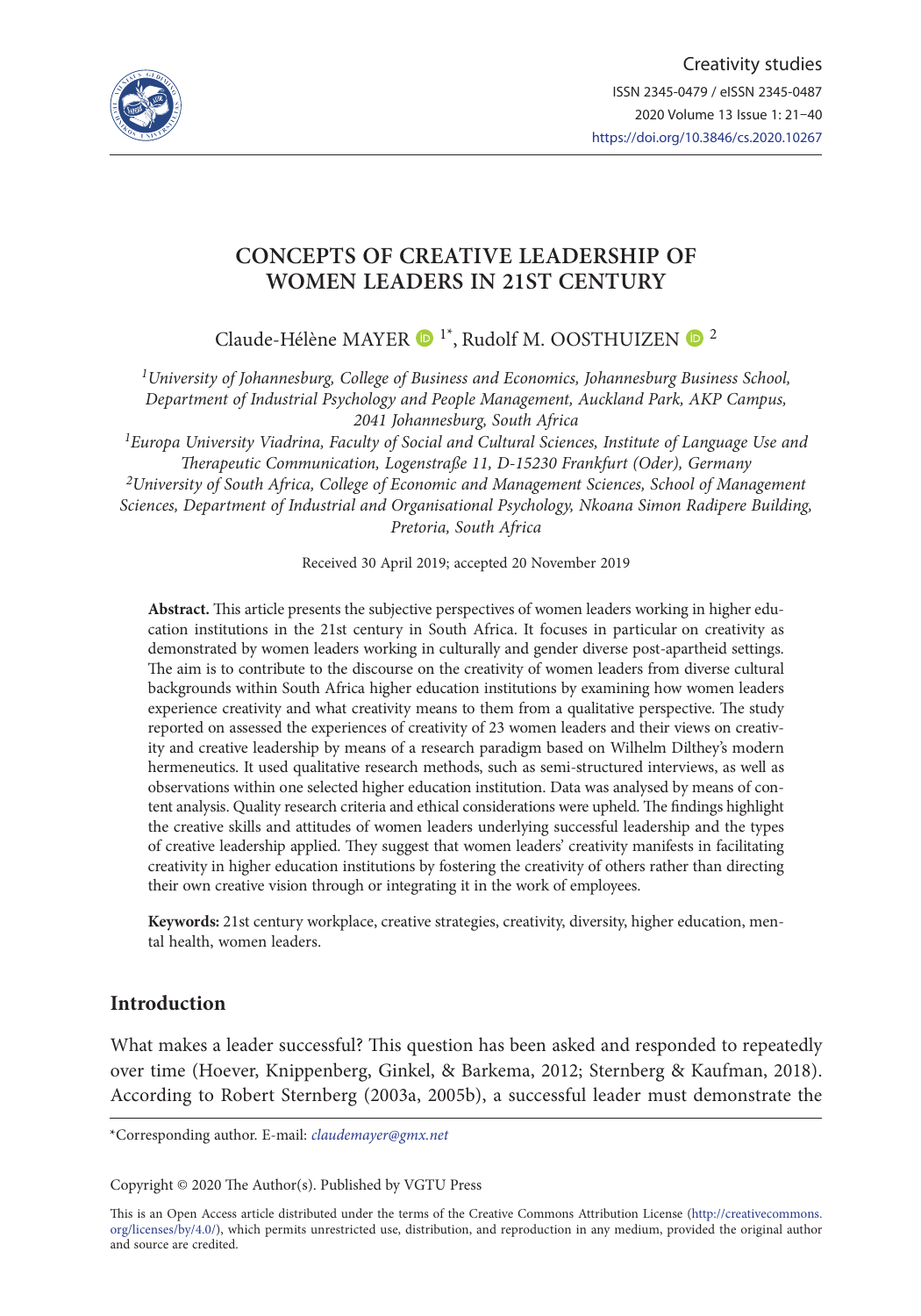three extraordinary qualities of wisdom, intelligences and creativity. Of these three qualities, creativity has drawn increasing research attention since the 1950s (Guilford, 1950), being described as a process of coming up with novel ideas to accomplish a defined task or goal (Miggiani, 2015). Creative individuals have the ability to manage complex problems and situations (Rojanapanich & Pimpa, 2011) by applying extraordinary mental processes (Csikszentmihalyi, 2014).

Women in leadership have been researched extensively within higher education institutions (HEIs), and has been explored as a positive or contingent experience (O'Connor, Carvalho, & White, 2014). In the South African (SA) context, studies of leadership in HEIs (Kinnear, 2014; Mayer & Barnard, 2015; Mayer, Surtee, & Barnard, 2015; Mostert, 2009) have highlighted gender inequalities (Ragadu, 2008; Surajlall, 2012). However, creativity as a quality of women leaders from diverse cultural backgrounds within SA HEIs has remained under-researched (Mayer, Tonelli, Oosthuizen, & Surtee, 2018).

Research indicates that in HEIs leaders are usually sourced from within the HE context, and have come up through the ranks (Moodly & Toni, 2017). A desktop overview of vicechancellors (VCs) of the 26 universities in SA indicated that most rose through the academic ranks before taking up the position of VC. Of the 26 VCs, the desktop review revealed that 4 were women, representing 15.38%. This is a drop of 2% since the desktop review conducted in 2014 by Adele L. Moodly (2015).

Research by Moodly and Noluthando Toni (2015a) indicated a paucity of women as role models in HEIs. Moodly and Toni (2015b) identified structural and cultural factors within the institutional culture(s), policy-making, the micro-environment (work-family conflict), and the surrounding environment inhibiting the promotion of women to leadership positions within HE. These authors argued, moreover, that a lack of accountability on the part of HEIs in the implementation of national and international imperatives around women and leadership inhibited the advancement of women (Moodly & Toni, 2017). Generally, women in leadership in SA experience a lack of health and well-being in leadership and it has been pointed out before that women leaders are extremely challenged by discriminatory practices, male-dominated career paths, very limited female role models, a void in understanding women leadership in socio-cultural contexts (Mayer & Surtee, 2015).

Creativity is an extremely important quality in successful leaders, requiring the introduction of novel and compelling ideas (Baer & Kaufman, 2006; Mayer & Maree, 2018), and thinking from new perspectives and the ability to switch between them (Glăveanu, 2015; Runco, 2015). Thinking creatively from new perspectives further requires taking the sociocultural context into account (Csikszentmihalyi, 2014) and integrating diversity (Cheung & Halpern, 2010). Creativity is vital to leadership and organisational success, since it supports the individual in interacting with the surrounding (socio-cultural) system by providing the individual with profound knowledge, original answers and effective behaviours and ideas in order to overcome work-related problems (Csikszentmihalyi, 2014).

The aim of this article is to explore concepts of creativity of women leaders in HEIs in the 21st century in SA. It is argued that they need creativity to tackle daily work-related challenges and to manage their way to the top in organisations (Henriksen, Mishra, & Fisser, 2016) and tackle numerous changes of technological innovation, workforce shaping and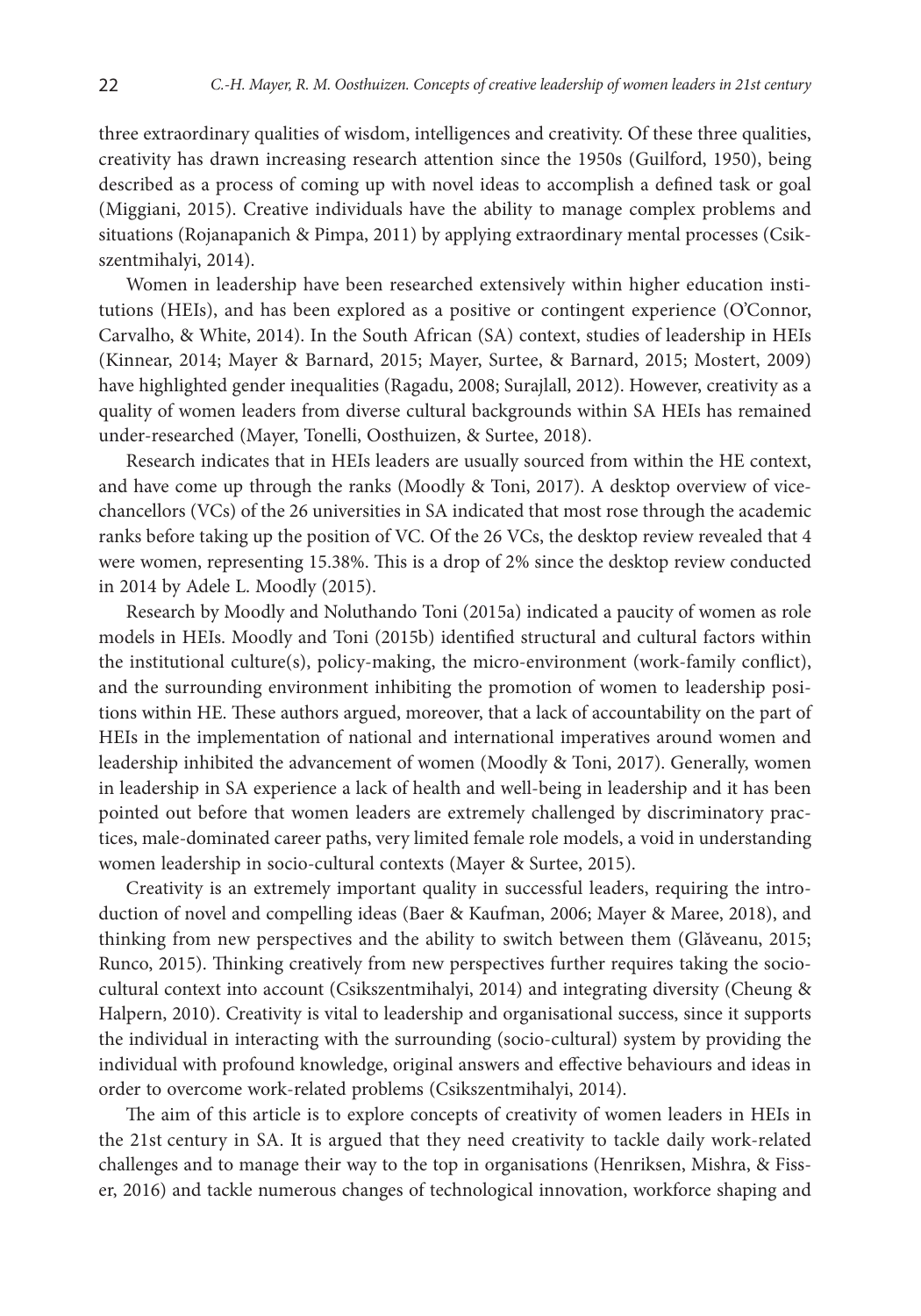competing forces (Morley, 2013; PwC, 2018). This situation calls for women leaders to take their opportunities and define new and clear meaningful purposes at work creatively (PwC, 2018). Creativity is a major force to integrate technology, leadership, purpose, workplace advancements and the ability to tackle social and workplace challenges (Henriksen et al., 2016; Morley, 2013).

#### **1. Women leaders in higher education institutions in South Africa**

The scarcity of women in power positions is a global phenomenon and not necessarily a problem limited to HEI in the SA context (Tessens, White, & Web, 2011). Among the many factors that contribute to fewer women in leadership positions in HEIs, Moodly and Toni (2015a) mention attitudinal and organisational biases against women. Universities continue to be perceived as gendered institutions (Acker, 2010). Andrea Gallant (2014) attributes these organisational biases to "similarity attraction", whereby institutions attract and employ people similar to their predecessors. This practice perpetuates the status quo of gendered organisational cultures that focus on male values and networks. Tessens et al. (2011) realise how male-dominated universities continue to be for women to advance into senior positions.

The recurrent gender biases against women equate to gate keeping (Rey, 1999), which Tessens et al. (2011) describe as "being part of or having connections with the dominant group". Regardless of the prevailing masculinist culture, the skills needed for effective leadership in HE are not necessarily gendered and include strategic vision, strong research reputation, resilience and collaboration as being among the skills required to be an effective university manager (White, Riordan, Özkanli, & Neale, 2010; Moodly & Toni, 2017). Creativity in women leaders from diverse cultural backgrounds within SA HEIs is a further skill required for effective leadership.

## **2. Creativity in Robert Sternberg's WICS model**

Sternberg and Todd I. Lubart (1995) define creativity as the ability to formulate and solve problems so as to produce solutions that are relatively novel and of good quality, including creative thoughts, extraordinary ideas and solutions, while tolerating ambiguity and taskfocused motivation. Creative leaders need to be able to analyse problems and find solutions which use multiple perspectives and are able to work with ambivalence (Sternberg, 2005a). In order to be successful, leaders require wisdom, intelligence, and creativity (Sternberg, 2003b, 2005a; Sternberg & Grigorenko, 2004). These abilities are modifiable, rather than fixed (Sternberg, 2003a; Sternberg & Grigorenko, 2007; Sternberg, Rhee Bonney, Gabora, & Merrifield, 2012).

Sternberg (2003a) emphasises that leadership is viewed predominantly as how a leader formulates, makes and acts upon decisions. Creativity is a leadership skill needed to generate ideas and products which are a) relatively novel, b) high in quality, and c) appropriate to the task at hand. These ideas will usually find currency among followers. Sternberg divides creativity into two parts, namely processes of creativity and applications of creativity.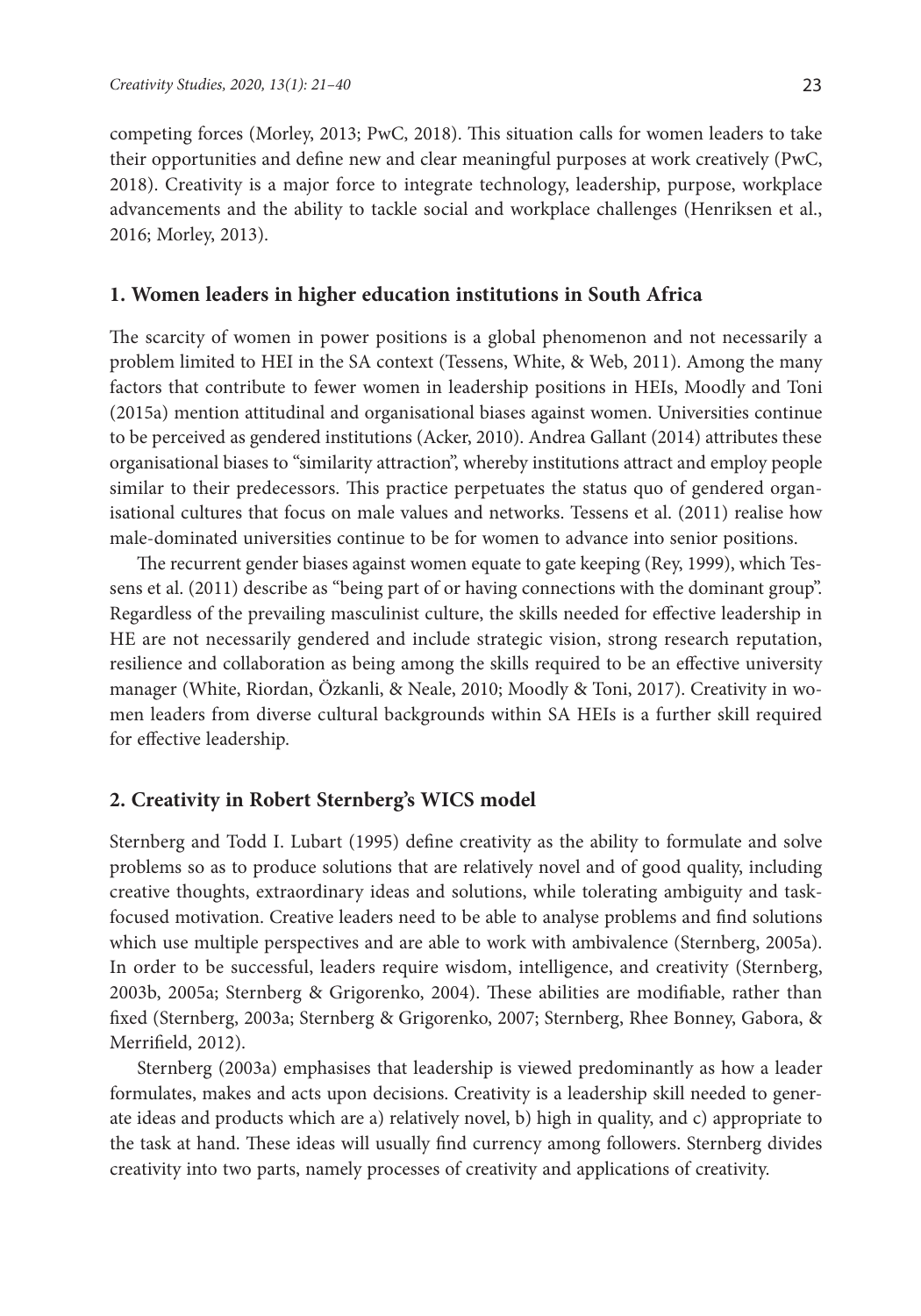Sternberg (2000) considers nine creative skills and attitudes underlying successful leadership: (1) *Problem solving* – Creative leaders do have new approaches to problem solves which differentiates them from other leaders. They trust their own judgement and decide on the exact nature of the problem; (2) *Problem analysis* – Creative leaders are analyse and evaluate if their approach and/or solution is the best possible; (3) *Selling solutions* – Creative leaders are aware that they have to decide consciously to "sell" their creative ideas and put in an effort to do so. They realise that knowledge can both hinder as well as facilitate creative thinking; (4) *Willingness to take sensible risks* – Creative leaders are conscious to take sensible risks which can contribute to both, success and failure; (5) *Willingness to surmount obstacles* – Creative leaders are willing to surmount the obstacles that confront anyone who opts to defy the crowd. Obstacles might arise when people experience confrontations about paradigms; (6) *Self-efficacy* – The creative leader believes that he or she is able to do the job at hand; (7) *Willingness to tolerate ambiguity* – The creative leader knows about the possibility to experience long periods of uncertainty which leave them doubting about the certainty about being the right or the wrong thing; (8) *Willingness to find extrinsic rewards* – Creative leaders enjoy instrinsic motivation and find environments in which they get extrinsic rewards for doing an intrinsically motivated job; and (9) *Continuing to grow intellectually* – Creative leaders develop themselves, grow, find development opportunities and break through their common patterns of leadership which evolves as they accumulate experience and expertise (Sternberg, 2005a).

## **3. Types of creative leadership**

Sternberg, Kaufman, and Pretz (2003) differentiate different types of creative leadership:

(1) *Replication* – This type of leadership is an attempt to show that a field or organisation is in the right place at the right time. The leader believes that the organisation is in the space where it needs to be;

(2) *Redefinition* – Leadership is an attempt to show that an organisation is in the right place, but not for the reason(s) that others, including previous leaders, think it is. The status of the organisation is seen from a different viewpoint;

(3) *Forward incrementation* – The focus in this type of leadership is the attempt to lead the organisation forward into the direction in which it is already going. Often this type of leadership is the most valued as being highly creative and recognised and appreciated as this;

(4) *Advance forward incrementation* – This type of leadership is an attempt to move an organisation forward. It moves the direction forward into the direction in which it is already going, but by moving beyond the point where others are ready for it to go. The leader moves forward rapidly beyond the expected rate of forward progression;

(5) *Redirection* – With this type of leadership the organisation can be redirected into different pathways and lines of direction. Re-directive leadership can only work when environmental circumstances are taken into account in order to succeed;

(6) *Reconstruction* – This type of leadership is an attempt to lead an organisation back to where it once was – so that it can restart from the start point, but this time into a different direction;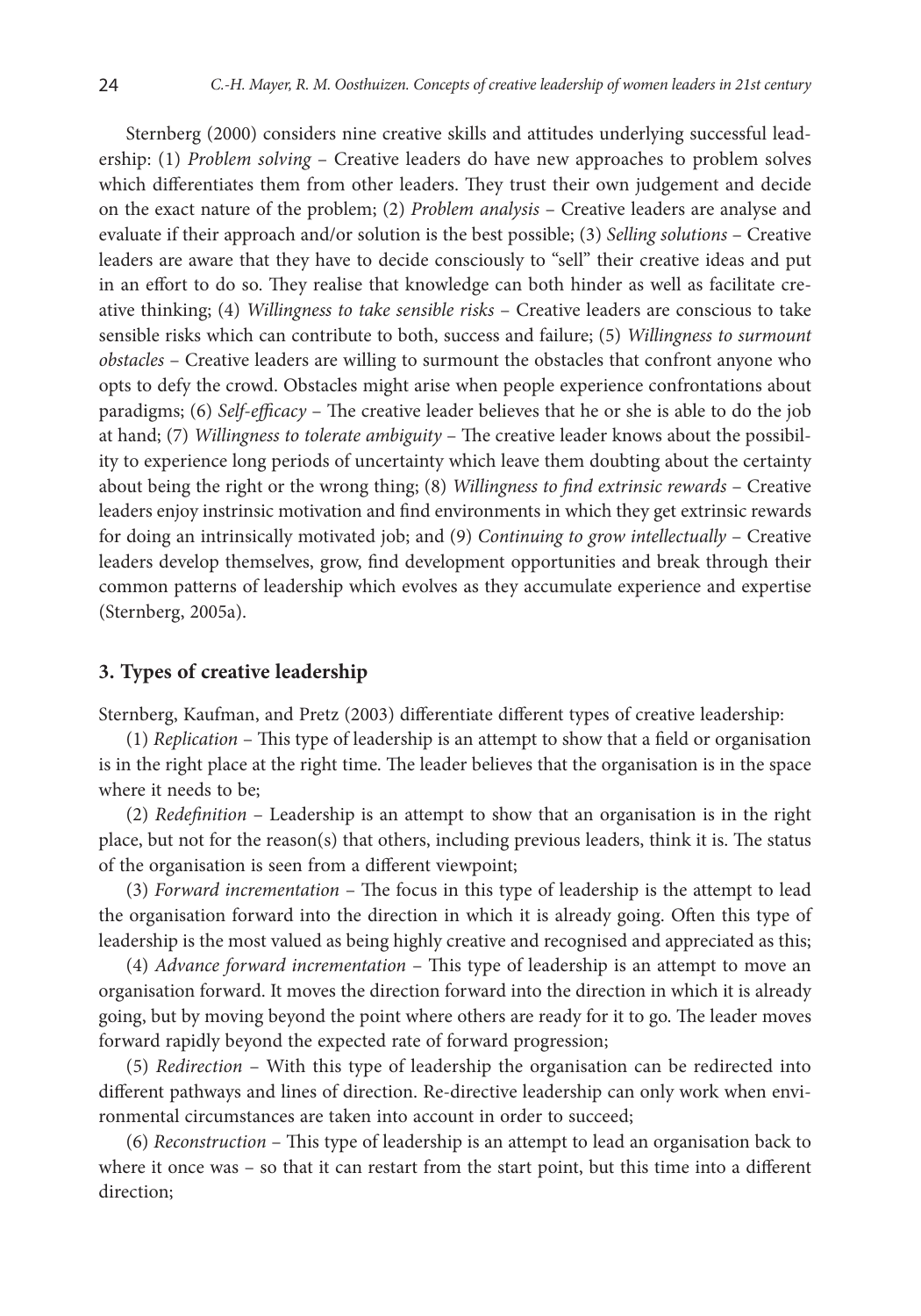(7) *Re-initiation* – This type of leadership is an attempt to lead an organisation to a different, as yet unreached and new starting point. The leader moves forward from that point; and

(8) *Synthesis* – The creator integrates two ideas that were previously seen as unrelated or even opposed in his/her leadership (Sternberg, 2005a).

Sternberg (2007) notes that leadership success relates strongly to creative skills and attitudes, while others (Vessey, Barrett, Mumford, Johnson, & Litwiller, 2014) have expressed the converse idea that leadership influences the creativity of individuals in organisations.

#### **4. Creative leadership as demonstrated by women**

Mainemelis, Kark, and Epitropaki (2015) suggest that creative leadership as demonstrated by women generally entails leading others toward the attainment of a creative outcome, being achieved by three different means:

The three means presented in the following have implications for the salience of creativity as a leadership trait in both, the directing and integrating contexts, where the woman leader has a strong creator identity and makes visible creative contributions, and where creativity and innovation are key strategic objectives. *Facilitating*, is viewed as the creative woman leader focuses on fostering the creativity of employees; *directing*, highlighted as the creative woman leader focuses on realising her creative vision through the work of employees, and *integrating*, is defined as the creative woman leader focuses on synthesising her creative work with the heterogeneous creative work of other organisational members. However, little convergence is expected between creativity and leadership in facilitating contexts, where there is limited need for creative contributions by the woman leader (Epitropaki, Mueller, & Lord, 2019).

Mainemelis et al. (2015) further observe that research into leadership by women undertaken in traditional work settings often fails to capture the unique aspects of leadership by women in the more fluid creative industries. Creativity is often examined as one of many possible employee outcomes (such as job performance and work attitudes) of various forms of leadership behaviour demonstrated by women (for example transformational leadership and authentic leadership), and that the intricacies of creative leadership demonstrated by women are not further examined. Creative leadership by women may differ substantially from traditional forms of leadership, and as a result, it requires fresh theoretical and empirical approaches (Epitropaki et al., 2019).

Socio-cognitive approaches offer the opportunity to examine the foundational perceptual blocks of creative leadership by women and to take a look inside the "black box" of automatic processes that guide the perceptions held of women leaders and their creativity. For a unified construct of creative leadership by women to emerge, the prototype of leadership by women and creativity must also change to reflect that convergence. Such change can take place via two routes: via intrapersonal prototype change and via contextual changes that make the links between leadership by women and creativity more salient. On the intrapersonal level, two interventions could potentially change leadership by women and creativity schemas: conditioning and selective prototype activation (Dasgupta & Asgari, 2004; Epitropaki, Sy, Martin, Tram-Quon, & Topakas, 2013).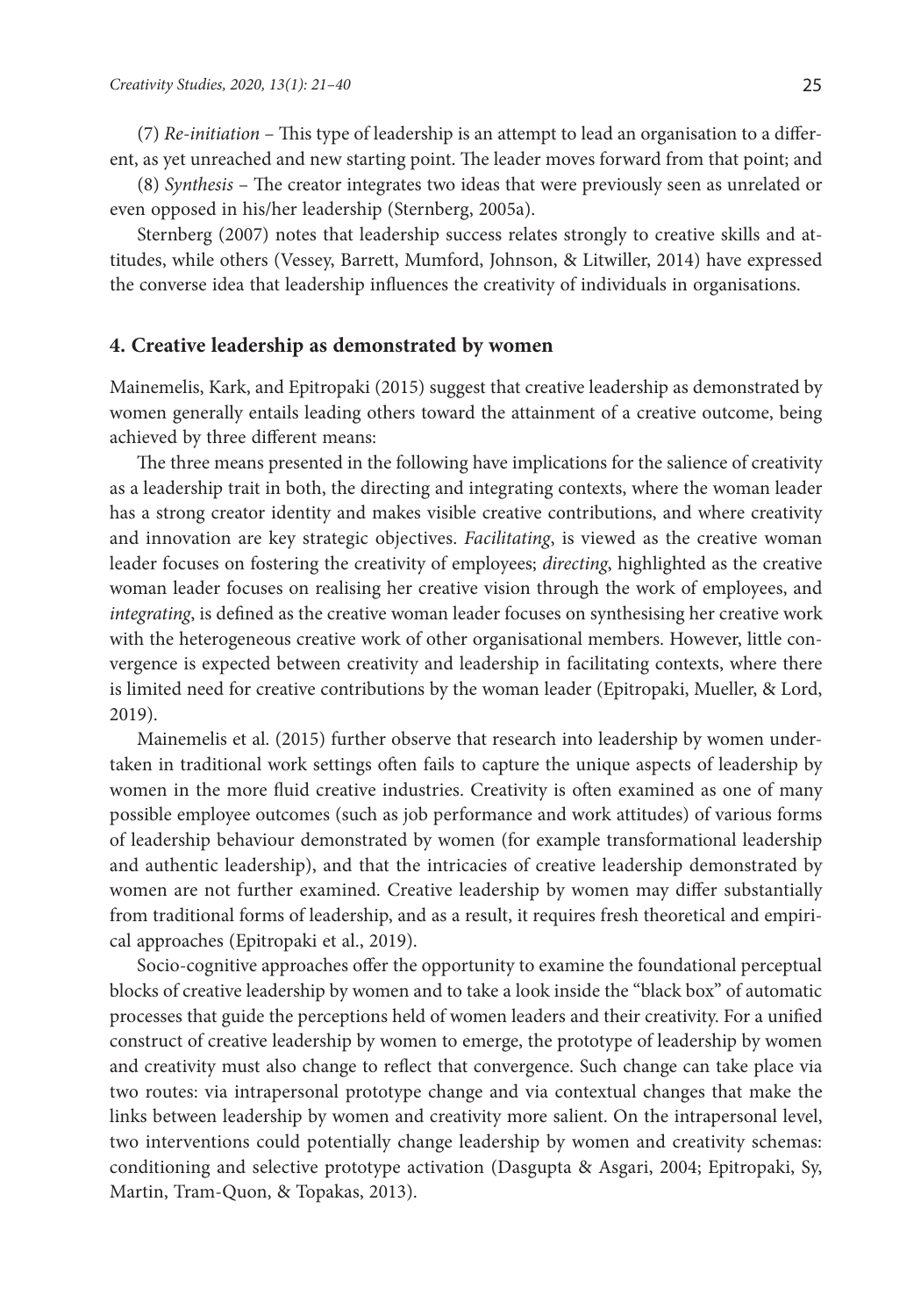Prior studies have used *conditioning* (pairing a concept with a new association, *e.g.* women leader and creator) to reduce implicit gender stereotyping (Blair, Ma, & Lenton, 2001) as well as race bias (Dasgupta & Greenwald, 2001). *Selective prototype activation* assumes that women leaders hold multiple (positive, negative and neutral) implicit theories (Lord & Shondrick, 2011). A selective prototype activation intervention would involve repeated cueing of positive prototypes involving leadership by women and creativity such that these become permanently accessible, acknowledging creativity as a key organisational value allowing free expression of ideas, encourage risk-taking, having organisational structures and systems supportive of creativity (Epitropaki et al., 2019).

#### **5. Study methodology**

## **5.1. Participants and procedure**

The research approach and strategy were anchored in a qualitative research design, based on Dilthey's (2002, pp. 101–212) hermeneutical research paradigm of modern hermeneutics of *Verstehen* (understanding). Matthew Miggiani (2015) has argued that qualitative research in creativity studies is necessary in order to explore the phenomenon of creativity in more depth and to improve understanding of it. According to Laura L. Ellingson (2013), research is understood here as being subjective, socially and culturally constructed, and as carrying contextual meaning.

The qualitative study explored the creativity manifested by women leaders in HEI. The core of the study circles around the fundamental meaning of the phenomenon of creativity. It explored how 23 women leaders from eight universities within SA and diverse cultural background experience creativity on personal, inter-personal, social and organisational levels, and what it means to them. The sample was drawn from the Higher Education Research Services South Africa (HERS SA), a non-profit organisation that promotes and advances the leadership development and representation of women in HEIs in SA. All participants were holding leadership positions within the universities at the time of the interview and all were SA citizens The sample comprised women leaders from four race groups as defined in the Employment Equity Act No. 55 of 1998 (Department of Labour, Republic of South Africa, 1998), namely African (A; three interviewees), Coloured (C; five interviewees), Indian (I; four interviewees) and White (W; eleven interviewees, altogether 23 interviewees.<sup>1</sup>

#### **5.2. Measures**

The researchers used semi-structured interviews to collect data. One of the researchers conducted participant observation in one of the HEIs over a long-term period of time. During the observation phase, the researcher took field notes which were later on used to interpret the data and findings of the study. The interviews included altogether 20 questions. Example questions of the interview guideline including open-ended questions are: "How you experi-

 $1$  African, Coloured and Indian are collectively classified as Black in the SA context and with regard to the interviews.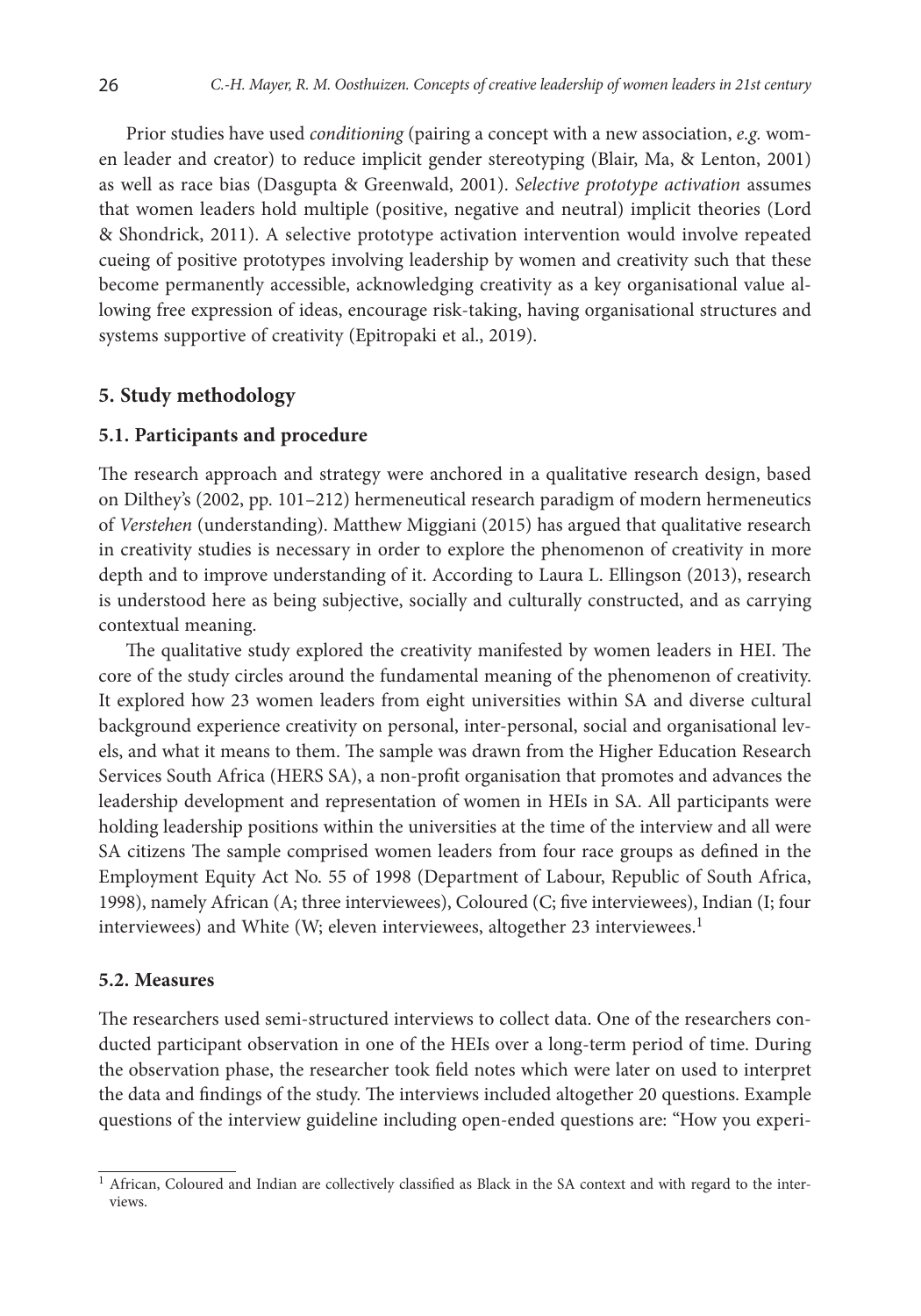ence your work situation?", "How do you manage the challenges at work?", and "What are your views on creativity in the workplace?". Data was recorded and transcribed verbatim for the conduct of a detailed analysis.

Data was analysed by means of content analysis. The content analysis was based on the process described by Martin Terre Blanche, Kevin Durrheim, and Kevin Kelly (2006, pp. 322–326):

- 1. familiarisation and immersion (researchers read through the interview data several times);
- 2. inducing themes (possible themes in data were defined and discussed through intersubjective validation (Yin, 2009) of the researchers);
- 3. coding (the researchers coded the data);
- 4. elaboration (data was elaborated and discussed); and
- 5. interpretation and checking (data was interpreted by the researchers, discussed and finally discussed with regard to previous literature published).

Ethical considerations were discussed and applied by the researchers. Ethical approval was given by the Department of Management, Rhodes University, Grahamstown, SA. Further, each individual participant gave consent to participate in the study voluntarily. Participants gave individual informed consent with regard to their participation. The researchers adhered to qualitative research criteria, such as: credibility, transferability and dependability to ensure the qualitative research methodology standards of the research study (Lincoln & Guba, 1985).

#### **5.3. Findings**

The findings indicate the subjective experience and meaning of creativity in women leadership. All 23 women interviewed see creativity as an important leadership aspect and refer during their interviews to the theoretical approaches of Steinberg (2005a).

Table 1 shows that women leaders particularly referred to categories of skills and attitudes underlying successful leadership. Most of the women leaders referred to creative attitudes and skills in terms of the belief in one's ability to accomplish the task at hand (23 statements). This category is followed in terms of frequency of mention by continuing to grow intellectually rather than stagnating (22 statements). Of the participants, 18 referred to the ability and willingness to surmount obstacles, 9 identified willingness to tolerate ambiguity as important, and 7 regarded problem redefinition and problem analysis as being important categories of creativity in their leadership. Only 3 of the participants identified willingness to take sensible risks and willingness to find extrinsic rewards for the things one is intrinsically motivated to do as important. Finally, only one participant classified selling solutions as important in her creative leadership.

In the next section, a selection of statements by participants is presented to offer insight into the voices and perceptions of these women leaders regarding creativity and leadership.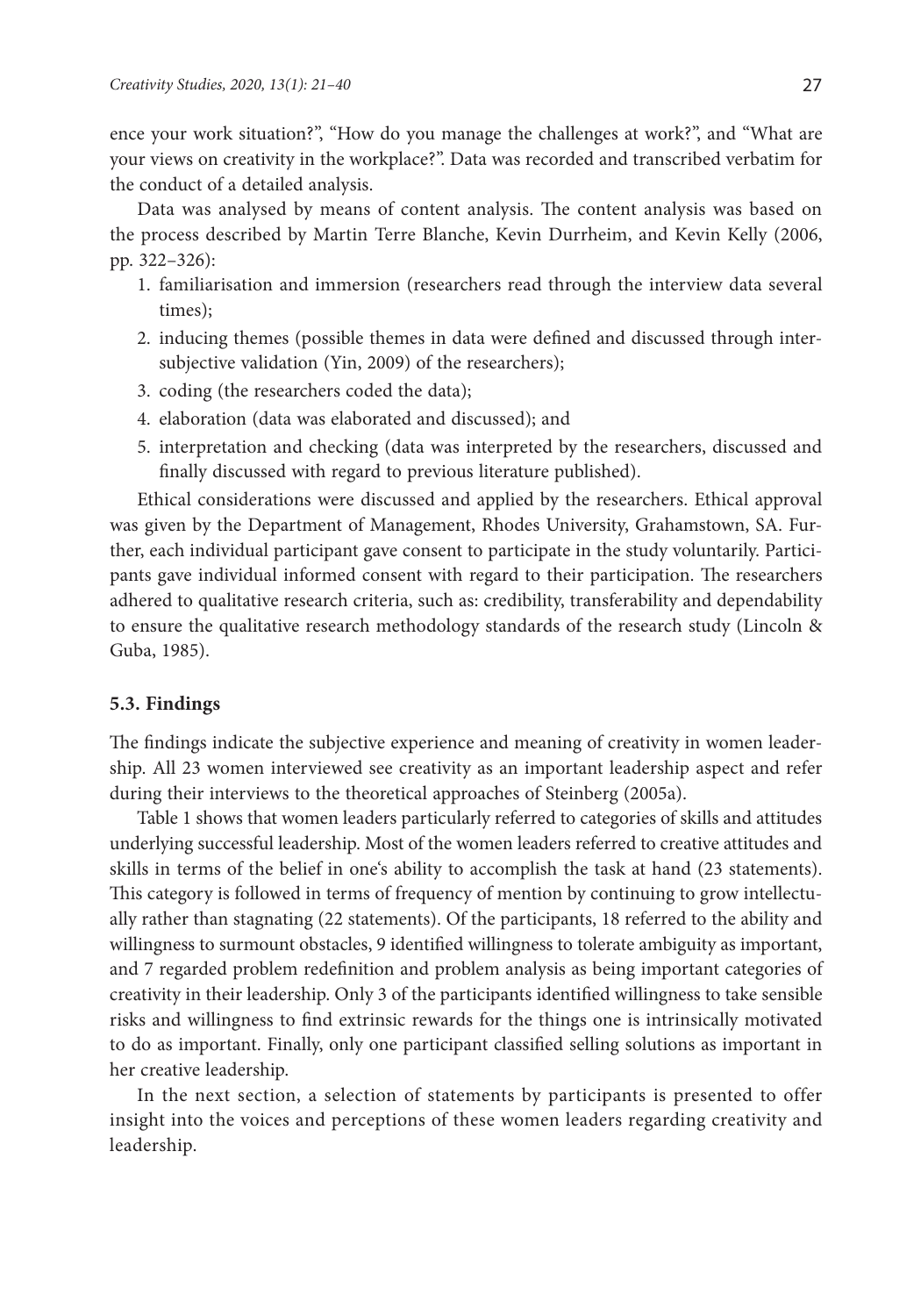Table 1. Creative skills and attitudes underlying successful leadership (Sternberg 2005a) (source: created by authors)

| Category                                                                                                    | Definition                                                                                                                                                                  | Women leaders                                                                                                                                                          | Total |
|-------------------------------------------------------------------------------------------------------------|-----------------------------------------------------------------------------------------------------------------------------------------------------------------------------|------------------------------------------------------------------------------------------------------------------------------------------------------------------------|-------|
| Belief in one's<br>ability to<br>accomplish the<br>task at hand                                             | Self-efficacy - leader believes he/<br>she can do the job.                                                                                                                  | W3, W5, W6, W7, W10, W11,<br>W <sub>15</sub> , W <sub>16</sub> , W <sub>25</sub> , W <sub>27</sub><br>19, 12, 117, 118, 122<br>C8, C13, C19, C23, C28<br>A12, A21, A29 | 23    |
| Continuing<br>to grow<br>intellectually<br>rather than<br>stagnating                                        | Effective leaders do not get stuck<br>in their patterns of leadership.<br>Leadership is based on<br>experience and expertise which<br>self-actualises.                      | W3, W5, W7, W6, W10, W11,<br>W14, W15, W16, W25, W27<br>I9, I2, I17, I22<br>C8, C13, C19, C23 C28<br>A21, A29                                                          | 22    |
| Willingness<br>to surmount<br>obstacles                                                                     | Willingness to tackle obstacles<br>arising from confrontations<br>between those who accept<br>paradigms and those who do<br>not.                                            | W3, W5, W10, W11, W15,<br>W16, W25, W27<br>I2, I17, I18<br>A12, A21, A29<br>C13, C19, C23, C28                                                                         | 18    |
| Willingness<br>to tolerate<br>ambiguity                                                                     | Realise that there might be<br>long periods of uncertainty, not<br>knowing whether their actions<br>are right or wrong and what the<br>result will be.                      | W7, W11<br>19, 117, 118<br>C8, C19<br>A12, A21                                                                                                                         | 9     |
| Problem<br>redefinition                                                                                     | Creative leaders define the<br>problem in new ways, using the<br>exact nature of the problem and<br>their own judgement.                                                    | W7, W10, W11,<br>I2,<br>C8, C13, C28                                                                                                                                   | 7     |
| Problem<br>analysis                                                                                         | Willingness to analyse whether<br>their solution is the best one.                                                                                                           | I2, I17<br>W11, W15<br>C <sub>13</sub> , C <sub>28</sub><br>A29                                                                                                        | 7     |
| Willingness to<br>take sensible<br>risks                                                                    | Willingness to take risks which<br>might lead to either success or<br>failure.                                                                                              | W5, W11<br>A12                                                                                                                                                         | 3     |
| Willingness to<br>find extrinsic<br>rewards for<br>the things one<br>is intrinsically<br>motivated to<br>do | Creative leaders are intrinsically<br>motivated and are able to find<br>environments in which they<br>receive extrinsic rewards for the<br>things they like to do anyway.   | W3, W7<br>I2                                                                                                                                                           | 3     |
| Selling<br>solutions                                                                                        | They realise that they have to<br>sell their creative ideas and make<br>the effort to do so. Realise that<br>knowledge can both hinder and<br>facilitate creative thinking. | W <sub>5</sub>                                                                                                                                                         | 1     |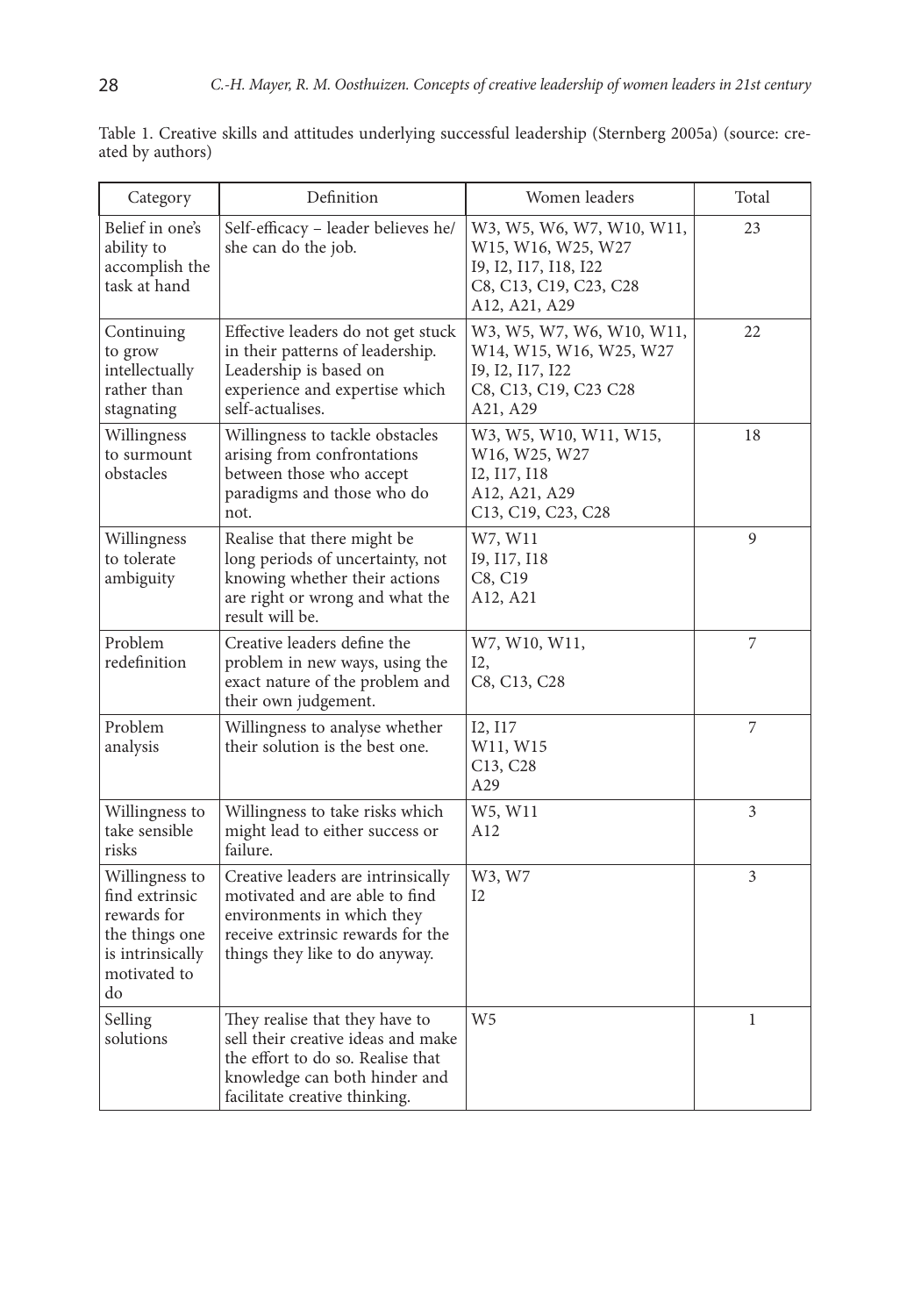# **6. Creativity and leadership**

In the following, the findings address the interlinkages of creativity and leadership in the women leaders' mindsets.

#### **6.1. Belief in one's ability to accomplish the task at hand**

23 women emphasised that creative skills and attitudes are connected to the belief in one's ability to accomplish the task at hand. For example, I9 explained:

"When I start something, I will actually complete it and make a success out of it. And it's also a testament to the fact that women can also do the job and do it meritoriously. I don't allow anyone to distract me. If I need to get something done, I'll do it despite all the rattles and challenges and tactics".

In terms of creativity, being pro-active is highly important for women leaders, with a will to make things work and manage the tasks at hand without procrastination across different cultural groups. They have a "can-do" attitude which is always "positive" (W6). Being driven in a positive way leads into developing a positive personality which is based on: "You've got to go out there and believe you can do it" (W6).

# **6.2. Continuing to grow intellectually rather than stagnating**

22 participants identified their personal growth as an indication of creative attitude and skill. Personal intellectual growth was extremely important for the participants, seeing themselves as having a defined path, as growing as persons, as individuals, as intellectuals, and holistically. C19, a Coloured woman leader, stated:

"I would say openness and accessibility and also the willingness to learn from others and not only have your own opinion, but still have the willingness to learn from others in leadership […] I think it's a case of I prefer growth in terms of who I am and what I do. I think, part of my discomfort is that I'm easily bored. When things are running smoothly all the time, you know it's going the way that I expected to plan, I mean I'm happy with that, but I think – I don't look for conflict, but I look for situations where I can grow".

For women leaders change and growth are highly connected and important. Growth was not limited to intellectual growth, but referred to intellectual and spiritual growth, and also to changes of identity and feelings. They also want to be challenged to grow. Participants described their journey of growth, their changes and learnings. Their main approach to learning is tackling challenges and they emphasised the connection between growth and the ability and willingness to tackle obstacles and challenges. W14, a White woman leader in HEI, said:

"Yes, I've a challenge with leadership. I'm an A type personality, I do know that. I'm an extrovert, I'm a very strong personality. I think those are qualities that lend people – it does draw people. Strength draws people, strong personalities draw people. I take my journey as a leader – I'm a far more empathetic leader now than I used to be I'm humbler than I used to be. I really have moved on. Because it's a journey. I think the nature of servant leadership, for me is something very close to my heart".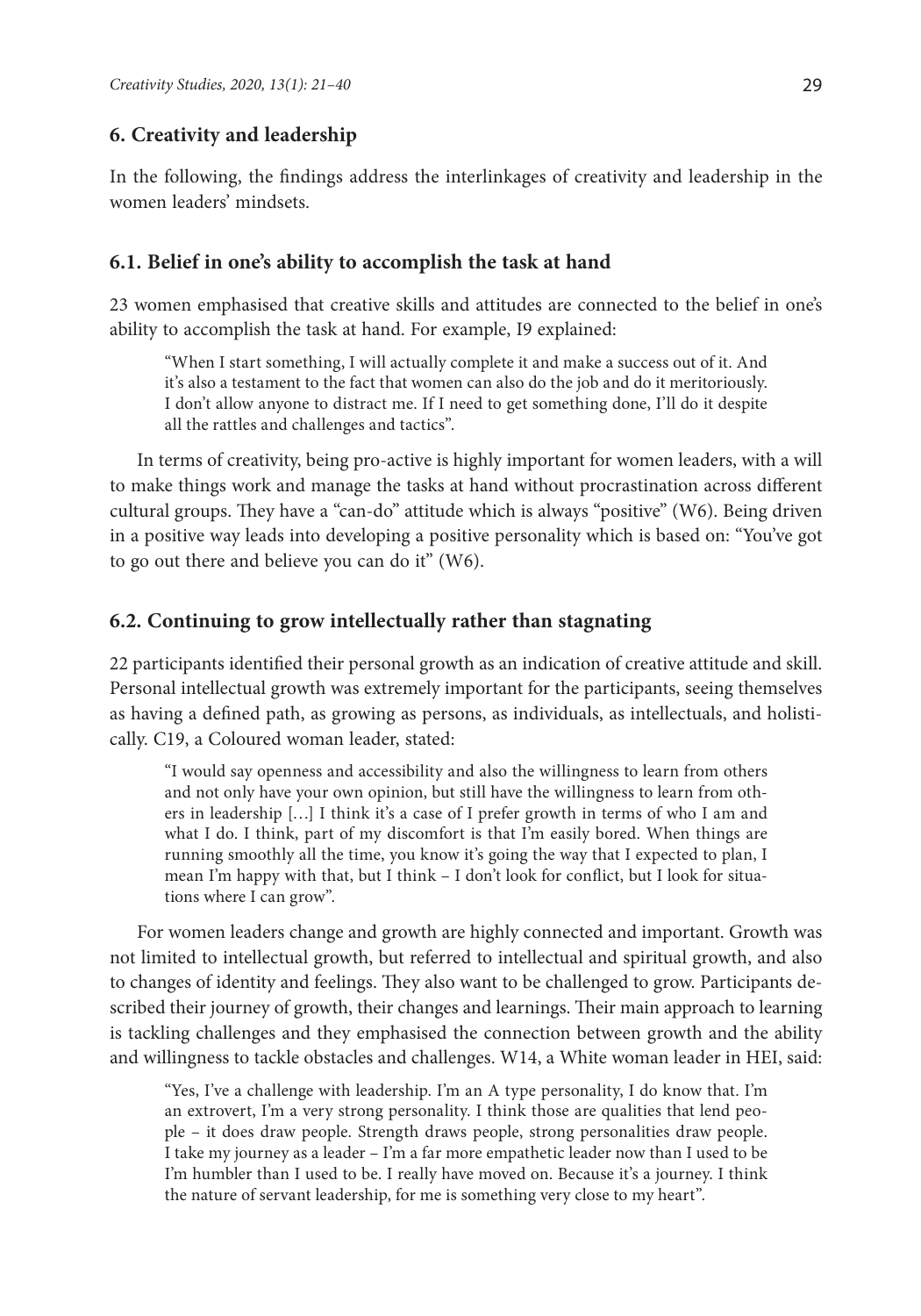## **6.3. Willingness to surmount obstacles**

Of the participants, 18 emphasised a link between creativity and the willingness to surmount obstacles. I9 explained:

"We've established a research culture which didn't exist. It brought in experts from all over the world to speak on pertinent issues, establish different partnerships like the Royal Bank and the European Union and it goes on and on. The pass rate has increased phenomenally".

Several of the participants provided examples of the obstacles and difficulties they had overcome. They spoke about the challenges of changing the research culture, the organisational cultures, managing hierarchical relationships, building partnerships, and their dedication to increasing the student pass rate. They acknowledged that becoming a woman leader within a male dominated leadership culture is perceived as a challenge and a career obstacle, but they were willing to face it and grow as women leaders. W16 also offered this insight:

"And I mean institutions are very hierarchical and so one has to be careful. It's a bit of game playing and one can't entirely be yourself. It will never work. You can't say what's in your head. You must be quite careful. That's it. I can't quite think of anything else right now".

The categories of problem redefinition and problem analysis were highlighted by 7 women leaders only. Interestingly, only a few of the participants referred to problem redefinition and problem analysis as creative skills and actions put into practice by women leaders. In their view, problem redefinition is closely related to the perception, the values and the point of view a person argues from.

## **6.4. Problem redefinition**

W3 expressed the following opinion:

"In the workplace. I think defining problems and tackling them – it's got to do with your own moral standing, being responsible for your work, and whatever your spiritual orientation is. Your values. How you see the world defines how you define a problem and how you deal with it as a leader".

In terms of problem analysis, only seven of the participants viewed problem analysis as an important creative leadership skill. C8, for example, emphasised her ability to change her perspective, and in that way to analyse the problem from a number of perspectives. This Coloured woman leader considered it important to recognise and analyse at least two perspectives and come up with at least two alternatives.

## **6.5. Problem analysis**

A12, an African woman leader, mentioned the analysis of problems. She listens to the various stories in the workplace, assesses and analyses them, reflects on them, educates herself about the topic and analyses the story within its context. Problem analysis is a critical creative skill: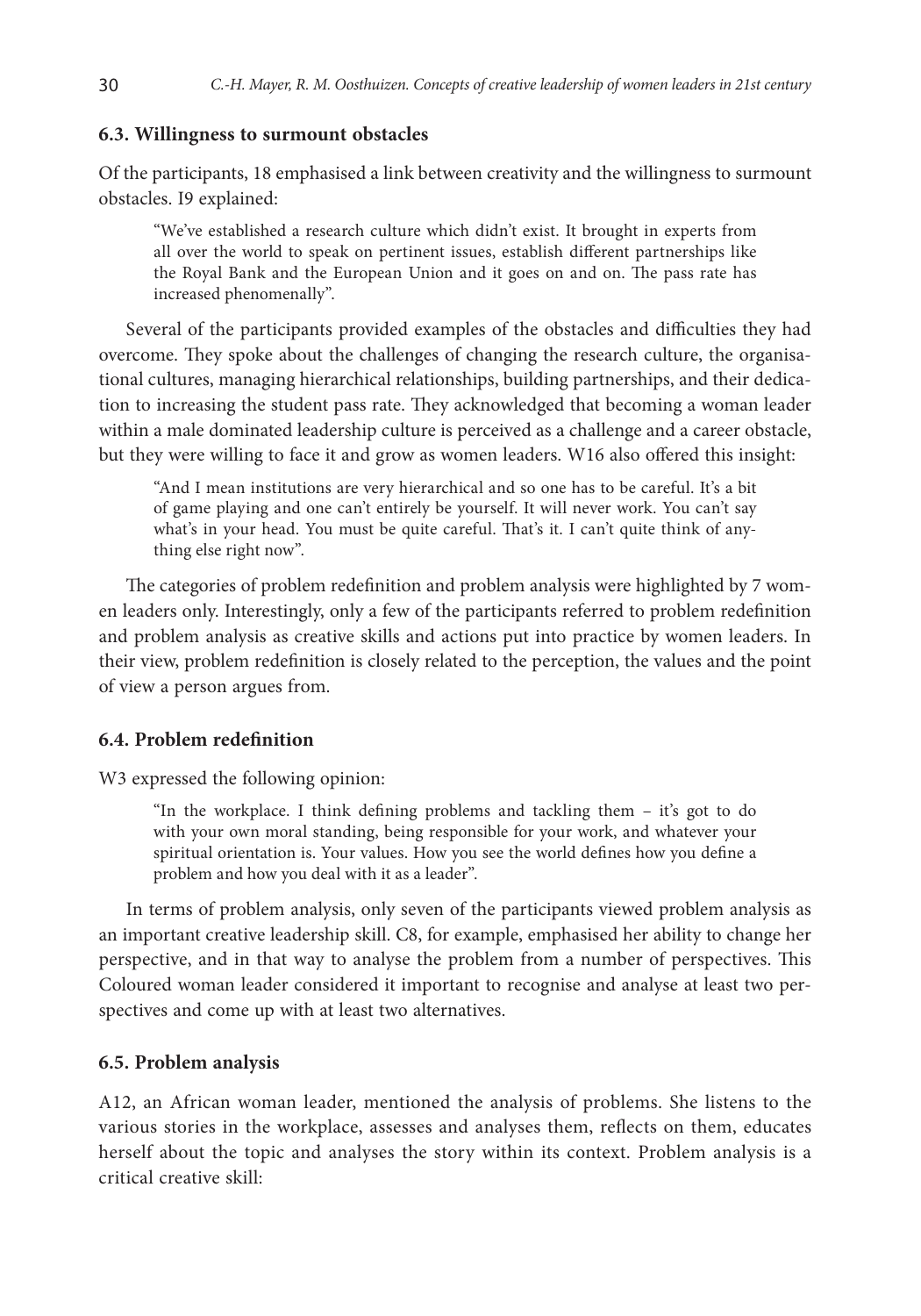"I suppose not unusual when you listen to different parcels of stories, I assess it but you also look at context and you look at who the people are and where they're coming from. You take all that into account and you think about it, maybe read further about it, talk to people about it and then you apply your mind" (A12).

For C28, a Coloured woman leader, self-reflection for problem analysis is a creative act that lays the foundation for assessing and analysing problems in leadership:

"The first thing that comes to mind is really the ability to be self-reflective because I think that many of the issues related to how we resolve conflict is also related to how we deal with ourselves – our responses to particular issues and how we understand and manage situations".

W11 paid particular attention to problem analysis and how it helps her in her leadership position:

"When I analyse the problems, I find that I'm quite resourceful and I tend to just go that extra mile and make sure that I've found everything out before I go back with an answer or a query to colleagues in leadership, so I think in my case, being resourceful has helped me a lot".

Furthermore, three women leaders referred to willingness to take sensible risks and willingness to find extrinsic rewards for the things one is intrinsically motivated to do.

#### **6.6. Willing to take sensible risks**

W15, a white woman leader, explained how important it is in leadership to know how to play the institutional political game and to take only small risks in order to make it up the career ladder:

"You've got to know how to play the game. It sounds so cruel and it sounds so harsh, but if a woman comes into leadership without being able to play the political game and without knowing the political environment, and I don't mean in party politics, I mean institutional politics […] you have to know, and only take small risks and outperform them".

## **6.7. Willingness to find extrinsic rewards for intrinsically things to do**

The point has been made that a creative leader should find extrinsic rewards for the things he or she is intrinsically motivated to do. W7 explains: "I think I could never have worked in a job where I didn't think that whatever I was doing was meaningful. Here, I do it and I am paid for it".

Intrinsic motivation was found by the participants to be extremely important in terms of their values and their meaningfulness at work. They felt intrinsically motivated when the work appeared to match well with their personal values, their interests and their view on meaningfulness in life. Only one of the participants identified selling solutions as important for creativity in leadership.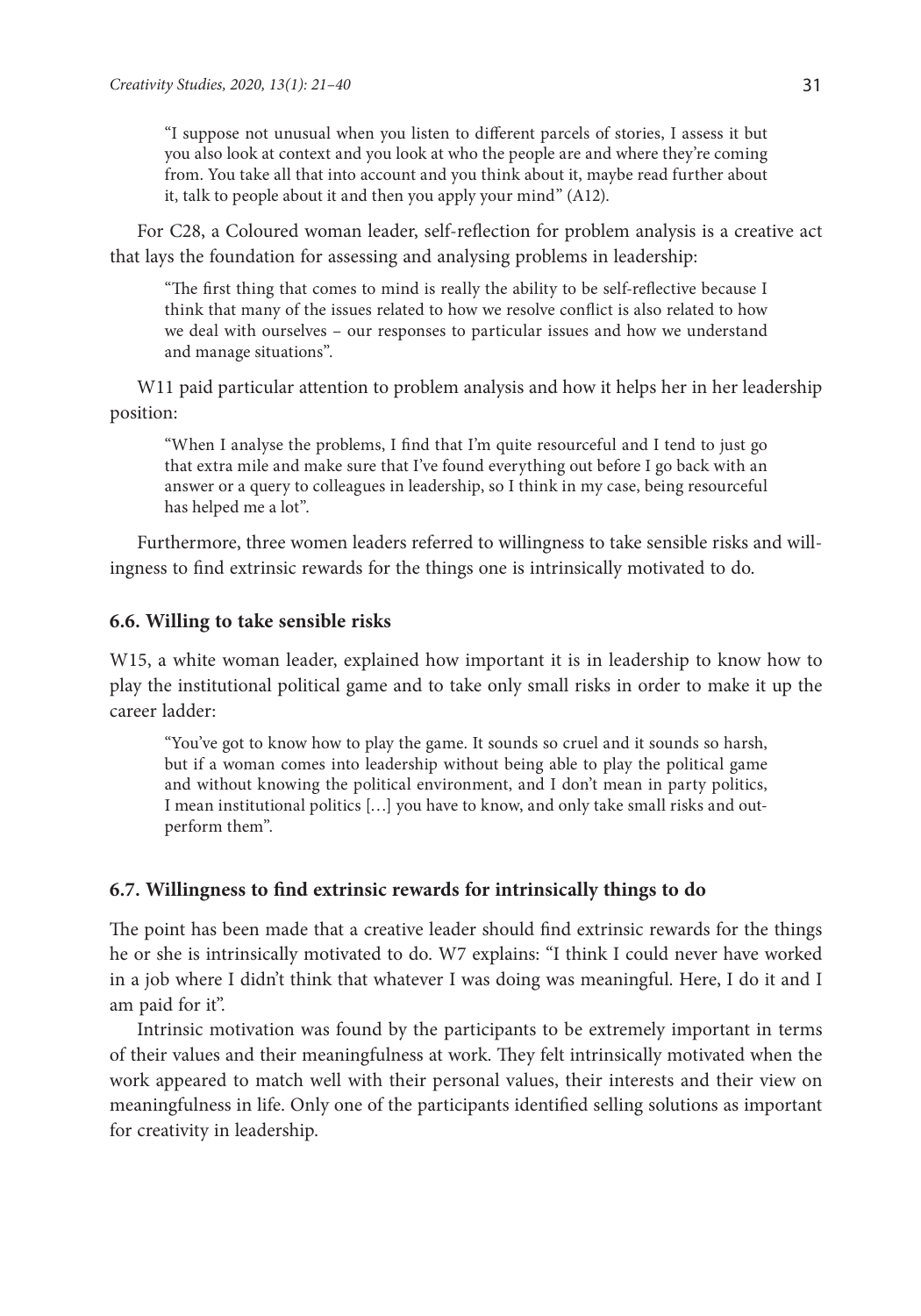## **6.8. Selling solutions**

W5 occupied a leadership position very close to the VC, and was required to provide the VC with her opinion on a variety of subjects:

"If I'm asked to do something I think is going to impact negatively on the VC, I'll write to him and say, ok, this has come through, this is my view. Then he chooses the verbal course of action, but after all these years I know exactly what's going to have a negative impact and what is not – then I just have to sell my opinion to him to make it work and to convince him of my opinion".

She explained that, in her position, it was very important that she sell her opinion to the VC so that he could act accordingly. None of the other 22 women leaders referred to selling solutions as a creative act in their leadership position. Following the comments on creativity as these related to skill and attitude, the types of creativity according to Sternberg (2005b) were also analysed.

## **7. Types of creative leadership**

As indicated in Table 2, a significant number of the participants (8) mentioned *redirection*, as a leadership type, being of the view that attempting to redirect the organisation in a new direction to match the environmental circumstances was particularly suitable for HEIs in terms of creative leadership. W7 expressed herself as follows:

"I know it sounds crazy to say that, but still: if you could come in and change the environment, where people are all unhappy, if this would be possible to change and give a new direction. And where you come in and change and all begin to feel a bit better. It's a hard thing to do and I'm not saying I would do it, but it would be fantastic if you could".

W7 explained that she would be happy to give the organisation a new direction, but that this, in her view, was not possible. Instead, it was something of a thought experiment in which she wished that she could change the organisation for the better. She therefore had creative ideas and thoughts, but had not yet put her leadership ideas into practice, although this was her preferred leadership style.

This category was followed by the category of *forward incrementation*, leading an organisation forward in the direction it is already going. This tends to be the category that is most easily recognised and valued, since it extends existing notions and does not appear to be too revolutionary (6 participants). For I9 it was very important that she should lead the organisation forward in the direction it was already going, in that way reinforcing the chosen direction of her organisation:

"When I need to make a decision, and this is for anything in my life or at work, I first explore where I, where the organisation stands. All of my decisions I try as far as possible to base on Biblical principle, so to my mind the two are inseparable – leadership and belief. And I listen to people, see where the organisation is leading towards and take it from there".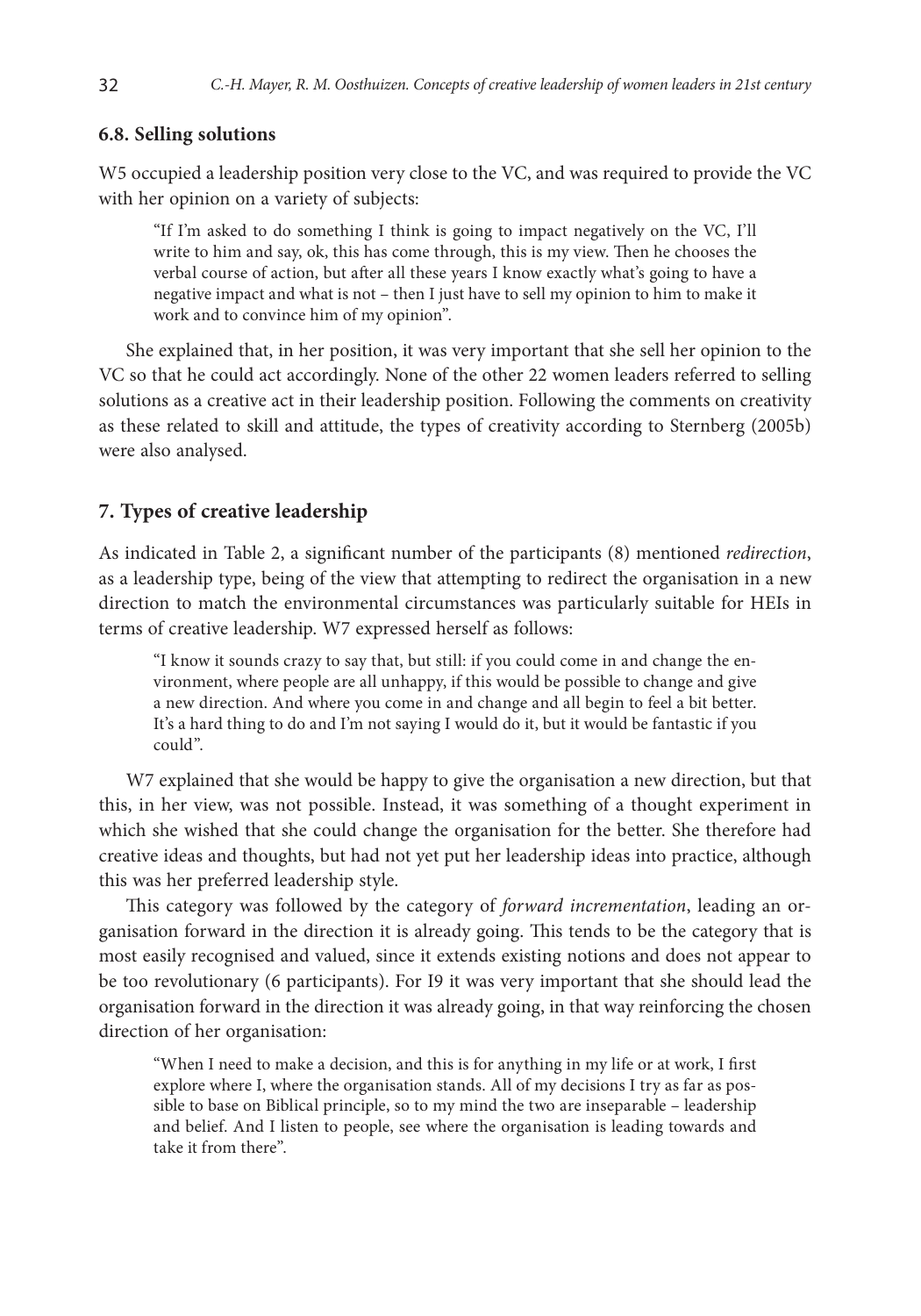This woman leader viewed herself and her leadership, which was based on her belief system, as an explorer of the contemporary situation. She analysed the situation and the standpoint of the organisation and from there led the organisation forward in the direction it was already travelling.

The category of *re-initiation*, which refers to efforts to redirect the organisation to a different, as yet unreached starting point and then to move from there, was selected by four participants. Through re-initiation, leaders usually attempt to redirect the organisation to a different, as yet unreached starting point, and then to move from that point. I9, an Indian woman leader, provided the following account of how she strove for re-initiation through her leadership:

"Initially there was a lot of resistance to my appointment as Head of Department because the position was groomed for a white male who was trained and only active for about two months or so. It was the first time in history that a woman and a woman of colour was appointed so obviously there was tremendous resistance and management in the department was predominantly male and white".

Through her gender and racial origin, this woman leader used re-initiation as a form of leadership. By taking on the leadership position, she took the organisation forward from a new starting point. In her interview she described how difficult it was for her and her staff members to start at this new point and to re-initiate creative leadership.

Finally, *synthesis* as a type of creative leadership was important for one participant. This category of creative leader integrates two ideas previously seen as unrelated or even opposed to each other. A Coloured woman leader (C8) explained that her leadership style was based on synthesis:

"So one must be directional. I think it's also helpful if one can listen to people creatively, so take what people say, discern what they are saying and then actively synthesize what they say so that you can direct the way forward. I think one must have compassion and I think one must have integrity and bring the thoughts of the employees and yourself together".

The synthesis of different perspectives and viewpoints was the most important type of creative leadership. Her aim was to bring views together, synthesise them and be integrative, for example, by bringing the views of the employees and the leaders together (Table 2).

| Leadership category       | Definition                                                                                                                                              | <b>TOTAL</b> | Women leaders                                                     |
|---------------------------|---------------------------------------------------------------------------------------------------------------------------------------------------------|--------------|-------------------------------------------------------------------|
| Redirection               | Attempt to redirect the organisation<br>in a new direction which needs<br>to match the environmental<br>circumstances.                                  | 8            | W5, W7, W25, W27<br>C <sub>19</sub> , C <sub>23</sub><br>A21, A29 |
| Forward<br>incrementation | Lead an organisation forward in the<br>direction it is already going. Often<br>most easily recognised and valued,<br>since it extends existing notions. | 6            | W10, W15, W16<br>A12<br>I17<br>C <sub>28</sub>                    |

Table 2. Types of creative leadership (source: created by authors)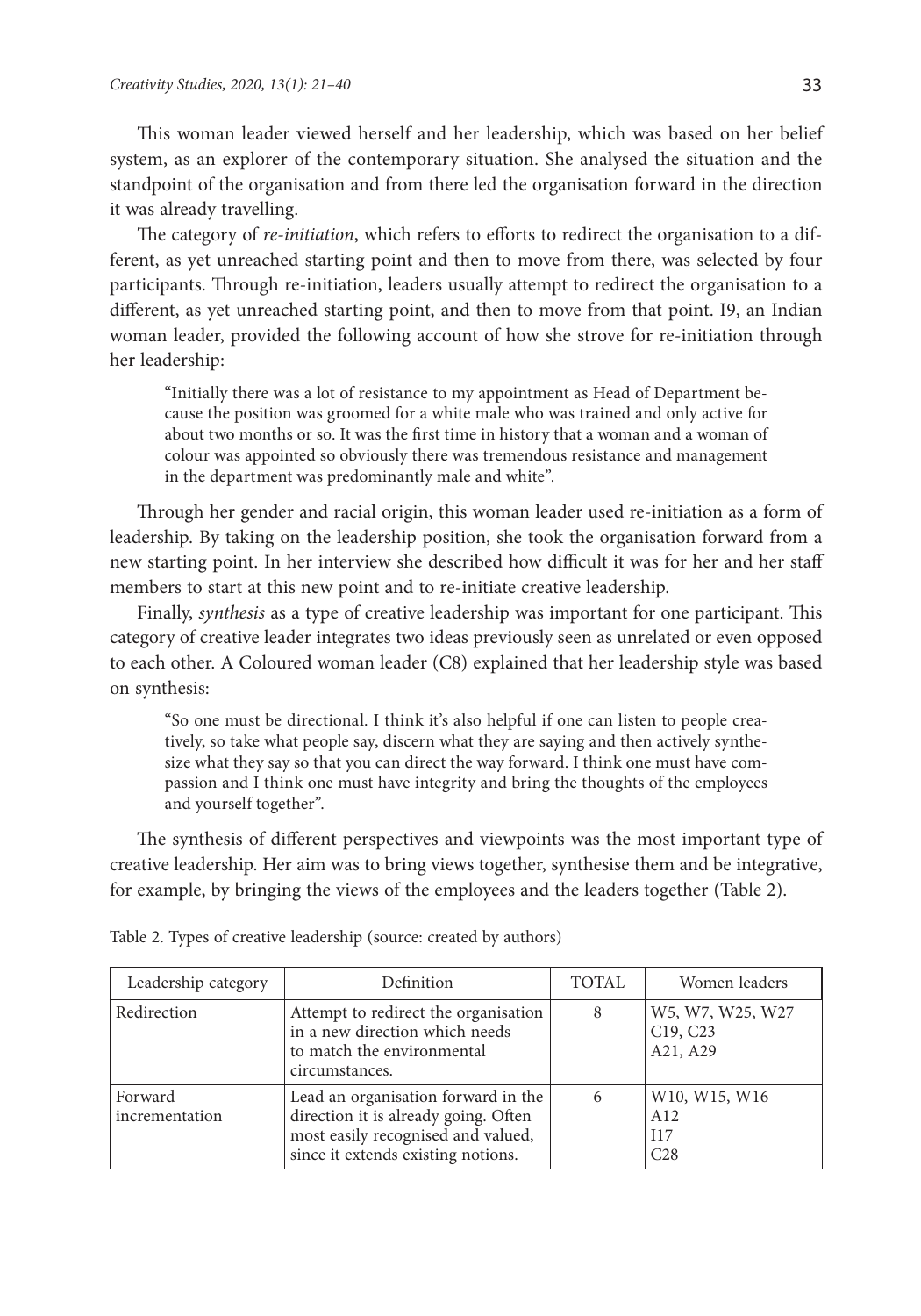|  |  | End of Table 2 |  |
|--|--|----------------|--|
|--|--|----------------|--|

| Leadership category               | Definition                                                                                                                                                                                                                                       | TOTAL    | Women leaders       |
|-----------------------------------|--------------------------------------------------------------------------------------------------------------------------------------------------------------------------------------------------------------------------------------------------|----------|---------------------|
| Re-initiation                     | Attempt to redirect the organisation<br>to a different, as yet unreached<br>starting point and then to move<br>from that point.                                                                                                                  | 4        | I9, I18, I22<br>A12 |
| Synthesis                         | The creative leader integrates two<br>ideas which previously were seen<br>as unrelated or even opposed.<br>Integration becomes a process that<br>merges existing paradigms.                                                                      | 1        | C8                  |
| Replication                       | The organisation is in the right<br>place at the right time. The leader<br>prefers to keep the organisation<br>where it is rather than moving it.<br>The leader's role is to keep it there.                                                      | $\Omega$ |                     |
| Redefinition                      | The organisation is in the right<br>place at the right time, but for<br>reasons that are different from what<br>others think. They implement the<br>ideas of others and receive credit<br>for implementing these ideas for<br>the right reasons. | $\theta$ |                     |
| Advance forward<br>incrementation | Lead an organisation forward in the<br>direction it is already going, but by<br>moving it beyond where others are<br>ready for it to go. This often creates<br>resistance in the organisation.                                                   | $\Omega$ |                     |
| Reconstruction/<br>redirection    | Attempt to redirect the organisation<br>back to where it once was<br>(reconstructing the past), but<br>from that point of reconstruction<br>it moves forward in a different<br>direction.                                                        | $\Omega$ |                     |

# **Discussion**

All of the women leaders interviewed were of the opinion that creativity involves accomplishing a defined task or goals (cf. Miggiani, 2015) by applying their own, original and even new ideas. They considered themselves able to accomplish their tasks and were willing to manage complex challenges and obstacles in their careers (cf. Rojanpanich & Pimpa, 2011). As described by Csikszentmihalyi (2014), they believed themselves being able to use their mental processes to manage the tasks and overcome complex challenges as described in previous studies (*e.g.* Moodly & Toni, 2015a, 2015b, 2017), including the limitations on women pursuing a career in HEI, the strong networks of exclusion and the prejudices regarding women in leadership. It is assumed here that women leaders need to be creative to be promoted and make a career in the male-dominated top levels of HEIs and to respond to work-related challenges.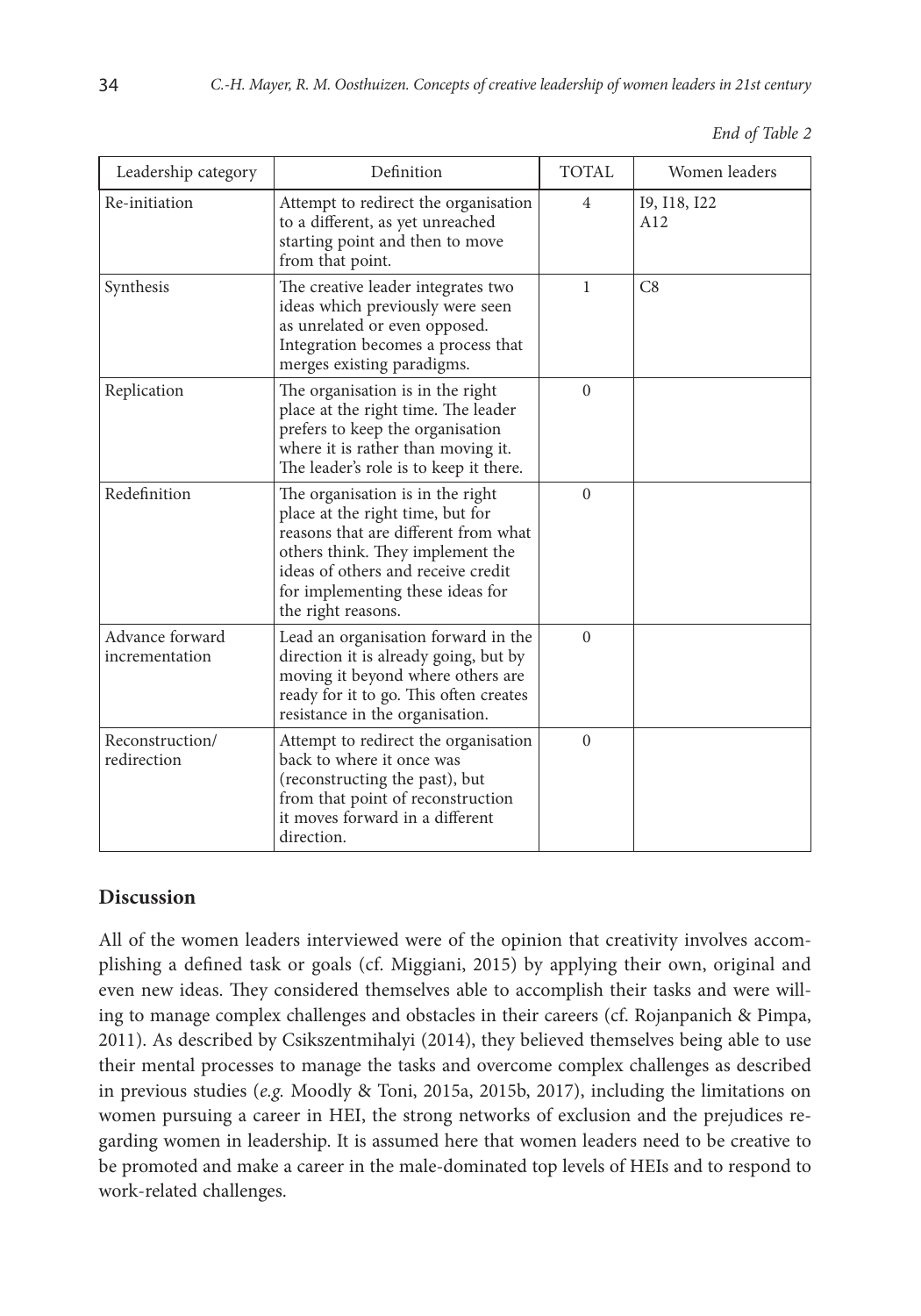Women leaders believe in their abilities to manage the tasks at hand and to meet complex challenges. They are willing to overcome the organisational biases against women (cf. Acker, 2010). They are committed to learning and growing intellectually, and do not want to stagnate in their positions. Faced with gendered and racialised networks (Gallant, 2014), a clear majority of women leaders are willing to surmount the organisational, gendered and racialised obstacles. They are willing not only to tolerate ambiguity, but also to leave the terrain of certainty and explore new pathways. Since they are not part of the male-dominated leadership (Tessens et al., 2011), they have to be prepared to occupy a position of uncertainty and to be without support for long periods of time, as one of the Indian woman leaders describes. As emphasised by White, Riordan, Özkanli, and Neale (2010), women leaders do have a vision for themselves, yet they need to be creative manage their positions. They need a great deal of resilience in the HEI context, apply creative skills such as problem redefinition and problem analysis with regard to new and complex challenges and restructuring processes. They need to tolerate ambiguity, since creativity and patience are needed (as described in PwC, 2018) in order to work with both expected and unexpected outcomes.

Only a small number of the participants stated a willingness to take sensible risks, to find extrinsic rewards for the things one is intrinsically motivated to do, and to sell their solutions. However, these creative skills are unquestionably needed in the HEIs, characterised by novel ideas, as stated in John Baer and Kaufman (2006). Since women leaders prioritise the leadership category of redirection, they are prepared to take the environmental (socio-cultural and historical) circumstances into account in their leadership and lead the organisation from a contextualised point of view. This goes together with Csikszentmihalyi's (2014) notion of considering creativity within its context, and applying it accordingly.

Others favoured leading the organisation forward to extending existing notions. Both of these leadership categories (mentioned by 10 of the 23 participants) take the circumstances into account and connect to the present situation. Only four leaders stated that they would aim at starting the organisation from a new and yet unreached starting point, while one leader was committed to trying to synthesise and integrate previously unmatching ideas. This shows that women leaders are aware of connecting to the organisation's and employee's standpoint without changing the focus too radically, indicating an empathetic and system-oriented leadership which aims at not overloading the surrounding system with novelty and change. As described before (Sternberg, 2003a, 2005a; Sternberg & Grigorenko, 2004), creativity is expressed in (a) generating new and exciting ideas, (b) creating analytical intelligence to evaluate whether one's own (and others') ideas are good ideas; and (c) practical intelligence to execute one's own ideas and to persuade others of their value. Women leaders generate new and exciting ideas and create analytical and practical intelligence to evaluate and execute them. However, persuading others of their ideas does not seem to be their main aim or skill. Rather, they hold onto their wisdom, (d) in order to ensure that their abilities are being used for some kind of common good that balances their own interests with those of other people and the institution over the short and long term. It seems that in their leadership view, women leaders see the importance of their ability to take the socio-cultural circumstances into account and drive the organisation forward in an adjusted and smooth way. Women leaders do not see their HEI environment as supportive in terms of stimulating creative ideas. However, according to Sternberg (2005a, b), this could encourage women leaders to be even more creative.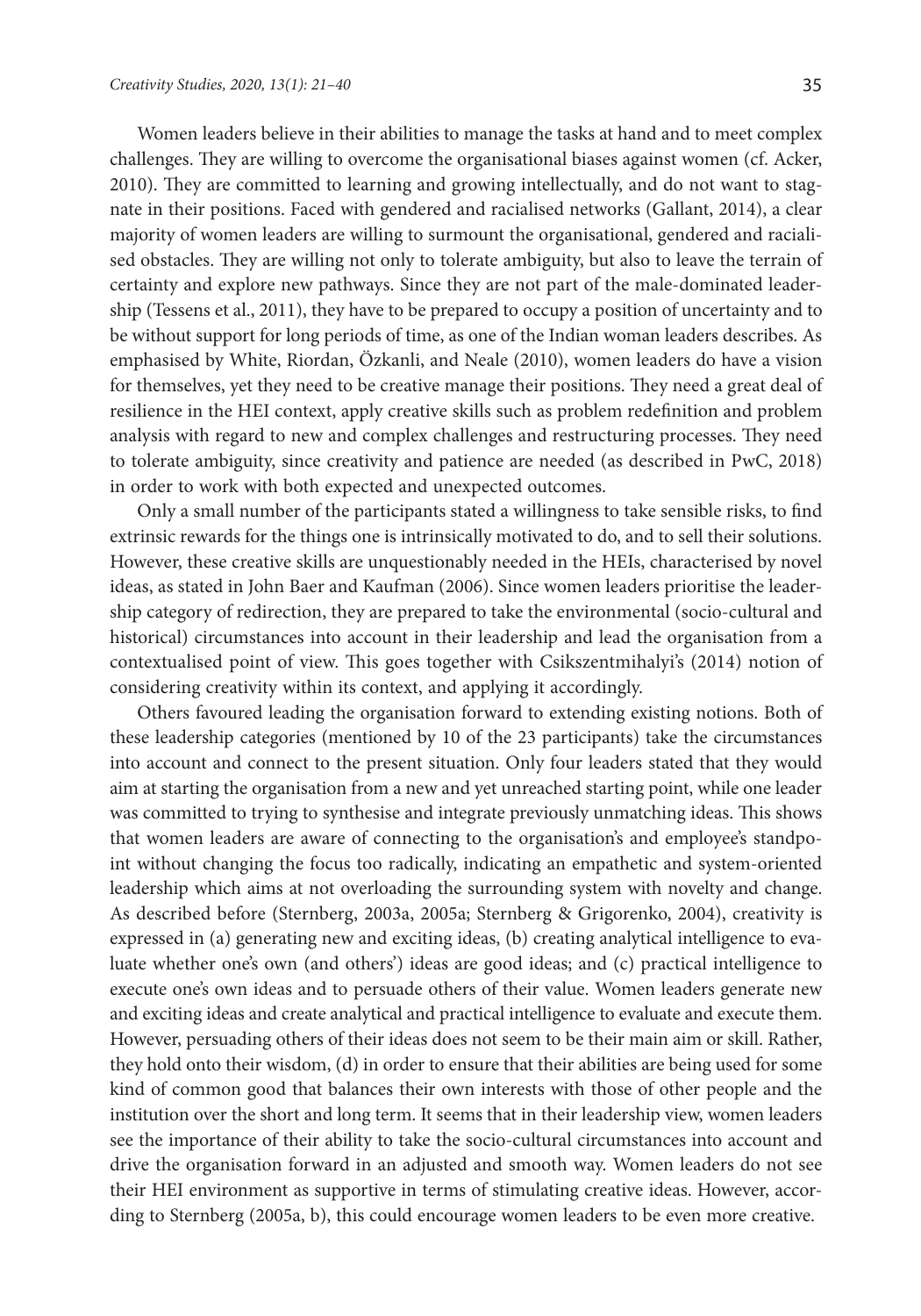# **Conclusions**

The aim of the study was to explore subjective concepts of creativity of women leaders from diverse cultural backgrounds within SA HEIs. The findings highlight the creative skills and attitudes of women leaders underlying successful leadership and the types of creative leadership used. Women leaders' creativity manifests particularly in facilitating creativity in HEIs through fostering the creativity of others rather than directing or integrating their own creative vision through the work of employees. Only a minority of women leaders focused on directing their own ideas and starting at a new starting point or integrating and thereby synthesising their ideas. In this, women leaders seem to differ from their male counterparts in that their emphasis is primarily on being socio-culturally adaptable. This should be recognised as creative leadership and be supported by the HEIs; however, this seems not yet to be the case.

The creativity of women leaders entails intellectual and practical creativity, being able to overcome obstacles, accomplish a task, and to manage ambiguity. However, their creativity seems to relate less to problem redefinition, analysis, risk taking, managing to find extrinsic rewards, and selling themselves. Their creativity is therefore more closely connected to individual intra-psychological tasks and abilities than to selling this creativity to the outside world.

Women leaders prefer creative forms of leadership which redirect and use forward incrementation. This indicates that women leaders think and act context-specifically, and that they lead based on the connection to their environment (redirection). Women leaders lead the organisation by taking where the organisation is going as a starting point, and extend existing notions based on where the organisation and its people stand. The majority of women leaders prefer not to start somewhere new, but rather adapt their leadership creativity in terms of where the organisation is. Thus, the creativity of women leaders is profoundly influenced by socio-cultural and environmental factors, and relates mainly to the context rather than being ego-driven and self-relational.

### **Recommendations for applied women leadership**

Organisations should support women leaders in practice in expressing and implementing their creative ideas. On a practical level, it is recommended that women leaders should expand their creativity in terms of selling their solutions, applying their intrinsic motivations, being rewarded extrinsically and by being prepared to take more sensible risks. Organisations should learn from women leaders to approach challenges and changes by taking the sociocultural and contextual aspects into account, using a system-oriented approach. This signifies on a practical level that women leaders:

- could use their creativity to sell their ideas and to be rewarded extrinsically;
- could focus on redefining problems or problem analysis, while at the same time acknowledging that this is usually not their preference in terms of creative behaviour;
- need to realise that their preference for connecting to the environment holds the inherent danger of their forgetting their own way, and relating mainly to the context rather than to their own, personal preferences; and
- use their strong social skills to lead creatively.

Organisations should be aware of the preferences of women leaders as these relate to creativity and support the professional development and creativity within workplaces.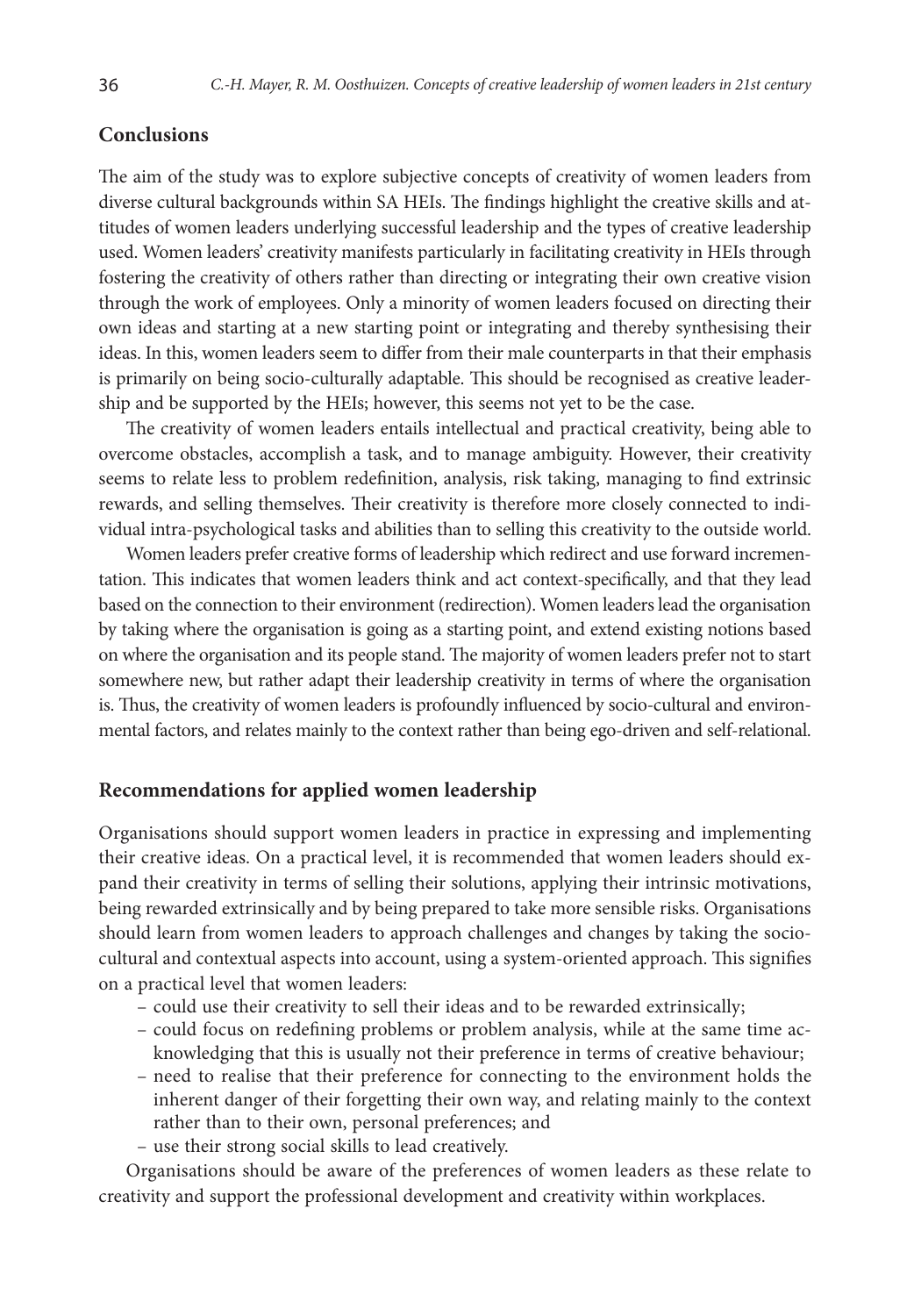# **Recommendations for future research**

Future research with larger populations of women leaders is recommended in order to generalise the findings of this study and to create balance in creative leadership in terms of redirection, forward incrementation and other, bolder ways to lead organisations forward.

# **Acknowledgements**

We thank in particular the late Dr Sabie Surtee for encouraging this research in her function as director of HERS SA for many years. We further thank HERS SA for commissioning this research project and all the women leaders who participated with an open, engaged and creative mindset.

# **References**

- Acker, S. (2010). Gendered games in academic leadership. *International Studies in Sociology of Education, 20*(2), 129‒152. <https://doi.org/10.1080/09620214.2010.503062>
- Baer, J., & Kaufman, J. C. (2006). Creativity research in English-speaking countries. In J. C. Kaufman & R. J. Sternberg (Eds.), *The international handbook of creativity* (pp. 10–38). Cambridge: Cambridge University Press. <https://doi.org/10.1017/CBO9780511818240.002>
- Blair, I. V., Ma, J. E., & Lenton, A. P. (2001). Imagining stereotypes away: the moderation of implicit stereotypes through mental imagery. *Journal of Personality and Social Psychology, 81*(5), 828–841. <https://doi.org/10.1037/0022-3514.81.5.828>
- Cheung, F. M., & Halpern, D. F. (2010). Women at the top: powerful leaders define success as work + family in a culture of gender. *American Psychologist, 65*(3), 182–193.<https://doi.org/10.1037/a0017309>
- Csikszentmihalyi, M. (2014). *The systems model of creativity: the collected works of Mihaly Csikszentmihalyi*. Dordrecht: Springer Science+Business Media.
- Dasgupta, N., & Asgari, Sh. (2004). Seeing is believing: exposure to counterstereotypic women leaders and its effect on the malleability of automatic gender stereotyping. *Journal of Experimental Social Psychology, 40*(5), 642–658. <https://doi.org/10.1016/j.jesp.2004.02.003>
- Dasgupta, N., & Greenwald, A. G. (2001). On the malleability of automatic attitudes: combating automatic prejudice with images of admired and disliked individuals. *Journal of Personality and Social Psychology, 81*(5), 800–814. <https://doi.org/10.1037/0022-3514.81.5.800>
- Department of Labour, Republic of South Africa. (1998). *Employment Equity Act, No. 55 of 1998*. Retrieved from http://bee.b1sa.co.za/docs/The%20Employment%20Equity%20Act%201998.pdf
- Dilthey, W. (2002). *Selected works*. Vol. III: The Formation of the Historical World in the Human Sciences. R. A. Makkreel & F. Rodi (Eds.). Princeton and Oxford: Princeton University Press.
- Ellingson, L. L. (2013). Analysis and representation across the continuum. *Collecting and Interpreting Qualitative Materials, 4*, 413–445.
- Epitropaki, O., Mueller, J. S., & Lord, R. G. (2019). Unpacking the socio-cognitive foundations of creative leadership: bridging implicit leadership and implicit creativity theories. In Ch. Mainemelis, O. Epitropaki, & R. Kark (Eds.), *Creative leadership: contexts and prospects* (pp. 39–56). Series: Routledge Studies in Leadership Research. New York and London: Routledge. <https://doi.org/10.4324/9780203712214-3>
- Epitropaki, O., Sy, Th., Martin, R., Tram-Quon, S., & Topakas, A. (2013). Implicit leadership and followership theories "in the Wild": taking stock of information-processing approaches to leadership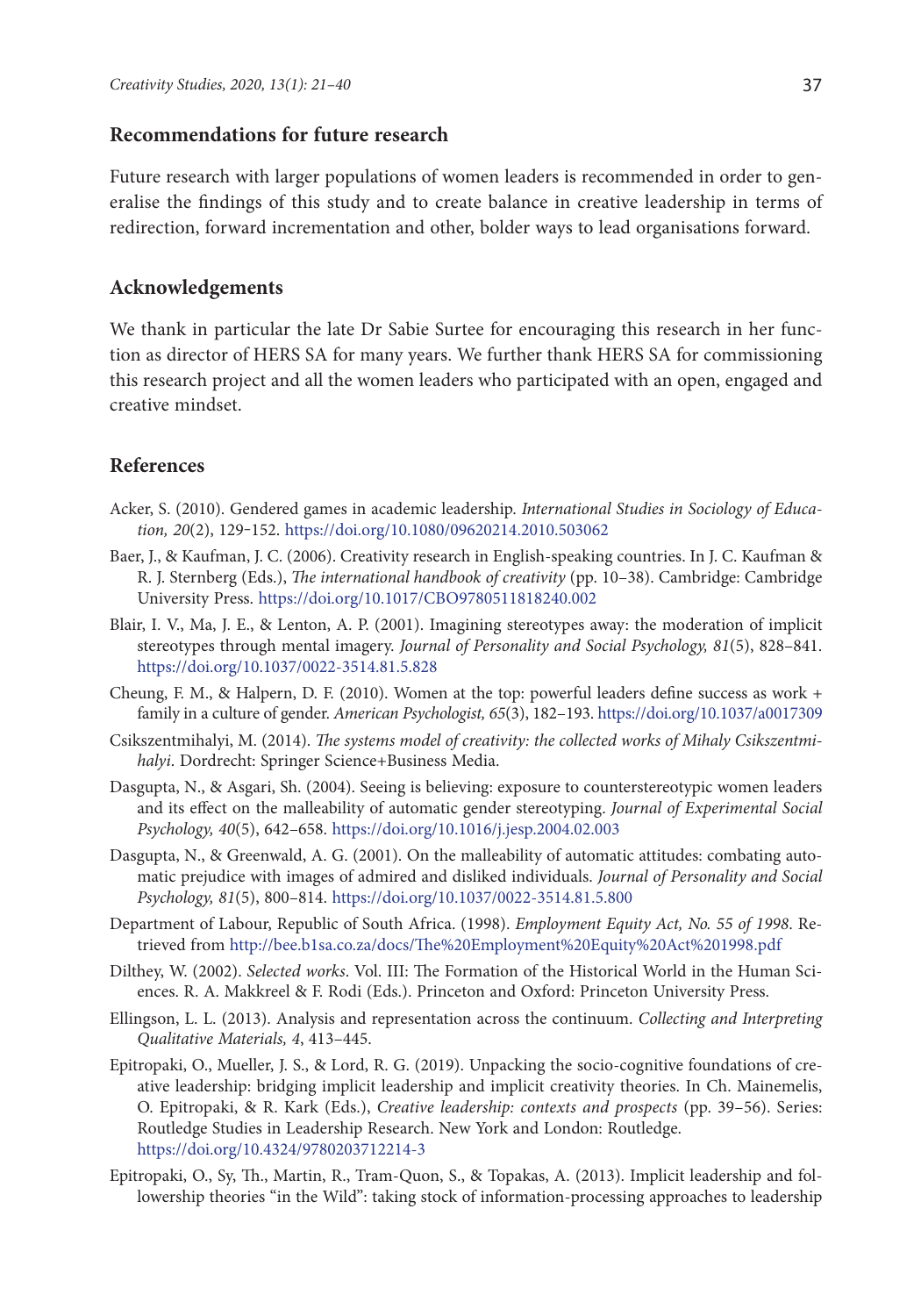and followership in organizational settings. *The Leadership Quarterly, 24*(6), 858–881. <https://doi.org/10.1016/j.leaqua.2013.10.005>

- Gallant, A. (2014). Symbolic interactions and the development of women leaders in higher education. *Gender, Work and Organization, 21*(3), 203‒216. <https://doi.org/10.1111/gwao.12030>
- Glăveanu, V. P. (2015). Creativity as a sociocultural act. *Journal of Creative Behavior, 49*(3), 165–180. <https://doi.org/10.1002/jocb.94>
- Guilford, J. P. (1950). Creativity. *American Psychologist, 5*(9), 444–454.<https://doi.org/10.1037/h0063487>
- Henriksen, D., Mishra, P., & Fisser, P. (2016). Infusing creativity and technology in 21st century education: a systemic view for change. *Educational Technology and Society, 19*(3), 27–37.
- Hoever, I. J., Knippenberg, van D., Ginkel, van W. P., & Barkema, H. G. (2012). Fostering team creativity: perspective taking as key to unlocking diversity's potential. *Journal of Applied Psychology, 97*(5), 982–996. <https://doi.org/10.1037/a0029159>
- Kinnear, L. (2014). *A critical analysis of the emerging models of power amongst South African women business leaders* (PhD/Doctoral Thesis). University of KwaZulu-Natal. Durban, South Africa [unpublished source].
- Lincoln, Y. S., & Guba, E. G. (1985). *Naturalistic inquiry*. Newbury Park: SAGE Publications, Inc. [https://doi.org/10.1016/0147-1767\(85\)90062-8](https://doi.org/10.1016/0147-1767(85)90062-8)
- Lord, R. G., & Shondrick, S. J. (2011). Leadership and knowledge: symbolic, connectionist, and embodied perspectives. *The Leadership Quarterly, 22*(1), 207–222. <https://doi.org/10.1016/j.leaqua.2010.12.016>
- Mainemelis, Ch., Kark, R., & Epitropaki, O. (2015). Creative leadership: a multi-context conceptualization. *The Academy of Management Annals, 9*(1), 393–482. <https://doi.org/10.5465/19416520.2015.1024502>
- Mayer, C.-H., & Barnard, A. (2015). Balancing the scales of gender and culture in contemporary South Africa. In S. Safdar & N. Kosakowska-Berezecka (Eds.), *Psychology of gender through the lens of culture: theories and applications* (pp. 327-349). New York: Springer. [https://doi.org/10.1007/978-3-319-14005-6\\_16](https://doi.org/10.1007/978-3-319-14005-6_16)
- Mayer, C.-H., & Maree, D. J. F. (2018). A writer's creativity across the life span: Paulo Coelho in psychobiographical perspective. *Journal of Genius and Eminence, 3*(1), 85–98.
- Mayer, C.-H., & Surtee, S. (2015). The leadership preferences of women leaders working in higher education. *Géneros – Multidisciplinary Journal of Gender Studies, 4*(1), 612–636.
- Mayer, C.-H., Surtee, S., & Barnard, A. (2015). Women leaders in higher education: a psycho-spiritual perspective. *South African Journal of Psychology, 45*(1), 102–115. <https://doi.org/10.1177/0081246314548869>
- Mayer, C.-H., Tonelli, L., Oosthuizen, R. M., & Surtee, S. (2018). "You Have to Keep your Head on Your Shoulders": a systems psychodynamic perspective on women leaders. *SA Journal of Industrial Psychology* 44. Retrieved from https://sajip.co.za/index.php/sajip/article/view/1424/2206
- Miggiani, M. (2015). *What makes the creative, creative? A qualitative study about the creativity of creative directors* (PhD/Doctoral Thesis). University of Malta. Msida, Malta [unpublished source].
- Moodly, A. L. (2015). Gender equity in South African higher education leadership: where are we twenty years after democracy? *Journal of Social Sciences*, 42(3), 229-238. <https://doi.org/10.1080/09718923.2015.11893410>
- Moodly, A., & Toni, N. M. (2017). Accessing higher education leadership: towards a framework for women's professional development. *South African Journal of Higher Education*, 31(3), 138-153. <https://doi.org/10.20853/31-3-917>
- Moodly, A. L., & Toni, N. (2015a). Women's access to higher education leadership: where are the role models? *Journal of Social Sciences, 45*(1), 45‒52. <https://doi.org/10.1080/09718923.2015.11893486>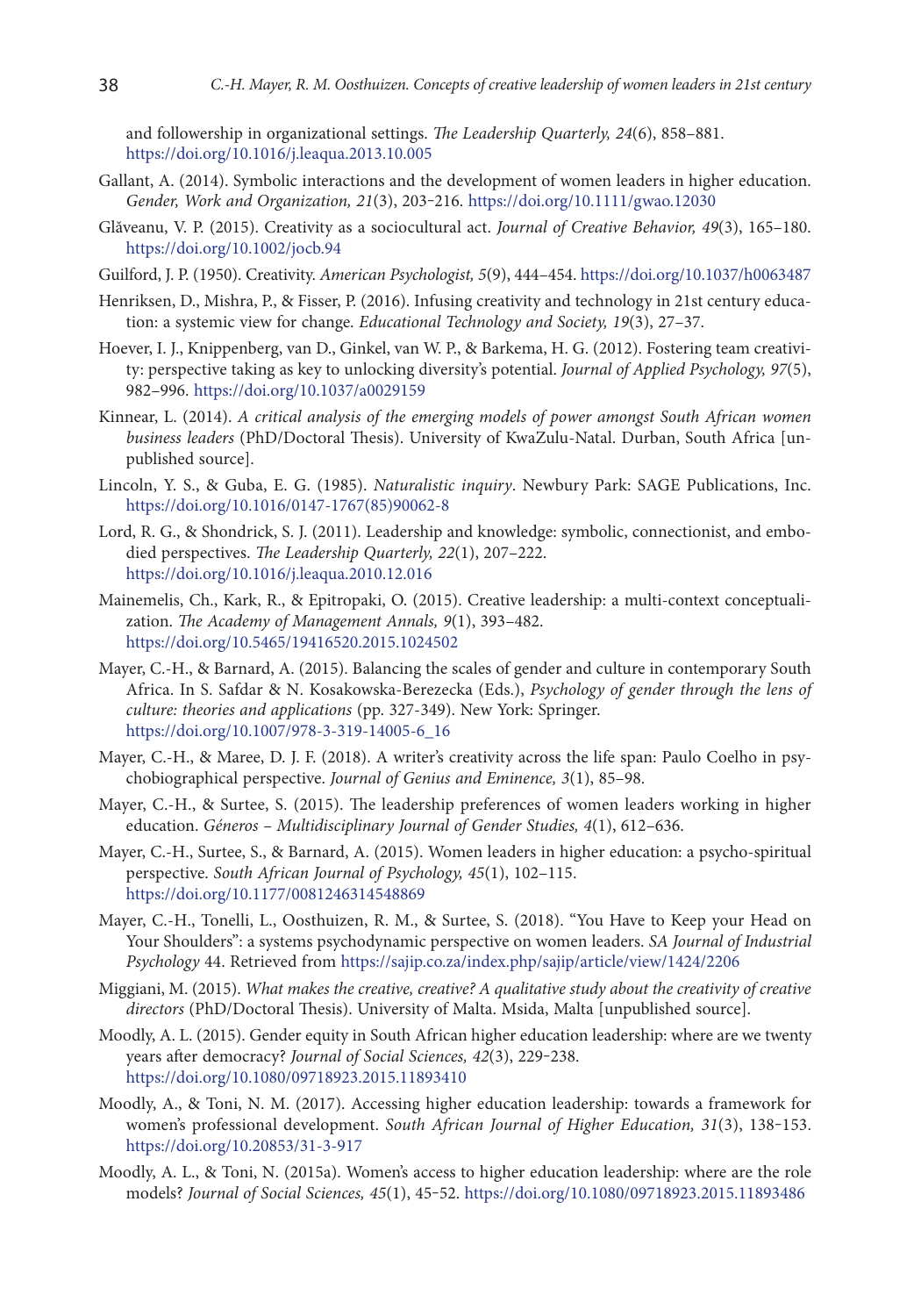- Moodly, A., & Toni, N. (2015b, 10-11 October). Women's voices of and on leadership in higher education. In *7th International Conference ICTEL on Teaching, Education and Learning*. Pointe aux Piments, Mauritius [unpublished source].
- Morley, L. (2013). The rules of the game: women and the leaderist turn in higher education. *Gender and Education, 25*(1), 116‒131. <https://doi.org/10.1080/09540253.2012.740888>
- Mostert, K. (2009). The balance between work and home: the relationship between work and home demands and Ill health of employed females. *SA Journal of Industrial Psychology, 35*(1), 145–152. <https://doi.org/10.4102/sajip.v35i1.743>
- O'Connor, P., Carvalho, T., & White, K. (2014). The experiences of senior positional leaders in Australian, Irish and Portuguese Universities: universal or contingent? *Higher Education Research and Development, 33*(1), 5–18. <https://doi.org/10.1080/07294360.2013.864608>
- PwC. (2018). *Workforce of the future: the competing forces shaping 2030*. Retrieved from https://www. pwc.com/gx/en/services/people-organisation/workforce-of-the-future/workforce-of-the-future-thecompeting-forces-shaping-2030-pwc.pdf
- Ragadu, S. C. (2008). *Transformation in higher education: perceptions of female academics at a distance education institution of higher education* (Master's Thesis). Stellenbosch University. Stellenbosch, South Africa. Retrieved from https://scholar.sun.ac.za/handle/10019.1/2809
- Rey, de la Ch. M. (1999). *Career narratives of women professors in South Africa*. University of Cape Town. Cape Town, South Africa. Retrieved from https://open.uct.ac.za/bitstream/handle/11427/7859/thesis\_hum\_1999\_delarey\_c.pdf?sequence=1&isAllowed=y
- Rojanapanich, P., & Pimpa, N. (2011). Creative education, globalization and social imaginary. *Creative Education, 2*(4), 327–332. <https://doi.org/10.4236/ce.2011.24046>
- Runco, M. A. (2015). Meta-creativity: being creative about creativity. *Creativity Research Journal, 27*(3), 295–298. <https://doi.org/10.1080/10400419.2015.1065134>
- Sternberg, R. J. (2003a). Creative thinking in the classroom. *Scandinavian Journal of Educational Research, 47*(3), 325–338. <https://doi.org/10.1080/00313830308595>
- Sternberg, R. J. (2003b). Teaching for successful intelligence: principles, practices, and outcomes. *Educational and Child Psychology, 20*(2), 6–18.
- Sternberg, R. J. (Ed.). (2000). *Handbook of intelligence*. Cambridge: Cambridge University Press. <https://doi.org/10.1017/CBO9780511807947>
- Sternberg, R. J. (2005a). The theory of successful intelligence. *Interamerican Journal of Psychology, 39*(2), 189–202.
- Sternberg, R. J. (2005b). The WICS model of organizational leadership. *Center for Public Leadership Working Papers, 5–6*, 96–115.
- Sternberg, R. J. (2007). A systems model of leadership: WICS. *American Psychologist, 62*(1), 34–42. <https://doi.org/10.1037/0003-066X.62.1.34>
- Sternberg, R. J., & Grigorenko, E. L. (2007). *Teaching for successful intelligence: to increase student learning and achievement*. Thousand Oaks, CA: Corwin Press.
- Sternberg, R. J., & Grigorenko, E. L. (2004). WICS: a model for selecting students for nationally competitive scholarships. In A. S. Ilchman, W. F. Ilchman, & M. Hale Tolar (Eds.), *The lucky few and the worthy many: scholarship competitions and the world's future leaders* (pp. 32–61). Bloomington, IN: Indiana University Press.
- Sternberg, R. J., & Kaufman, J. C. (Eds.). (2018). *The nature of human creativity*. Cambridge: Cambridge University Press. <https://doi.org/10.1017/9781108185936>
- Sternberg, R. J., Kaufman, J. C., & Pretz, J. E. (2003). A propulsion model of creative leadership. *The Leadership Quarterly, 14*(4–5), 455–473. [https://doi.org/10.1016/S1048-9843\(03\)00047-X](https://doi.org/10.1016/S1048-9843(03)00047-X)
- Sternberg, R. J., & Lubart, T. I. (1995). *Defying the crowd: cultivating creativity in a culture of conformity*. New York, NY: The Free Press.